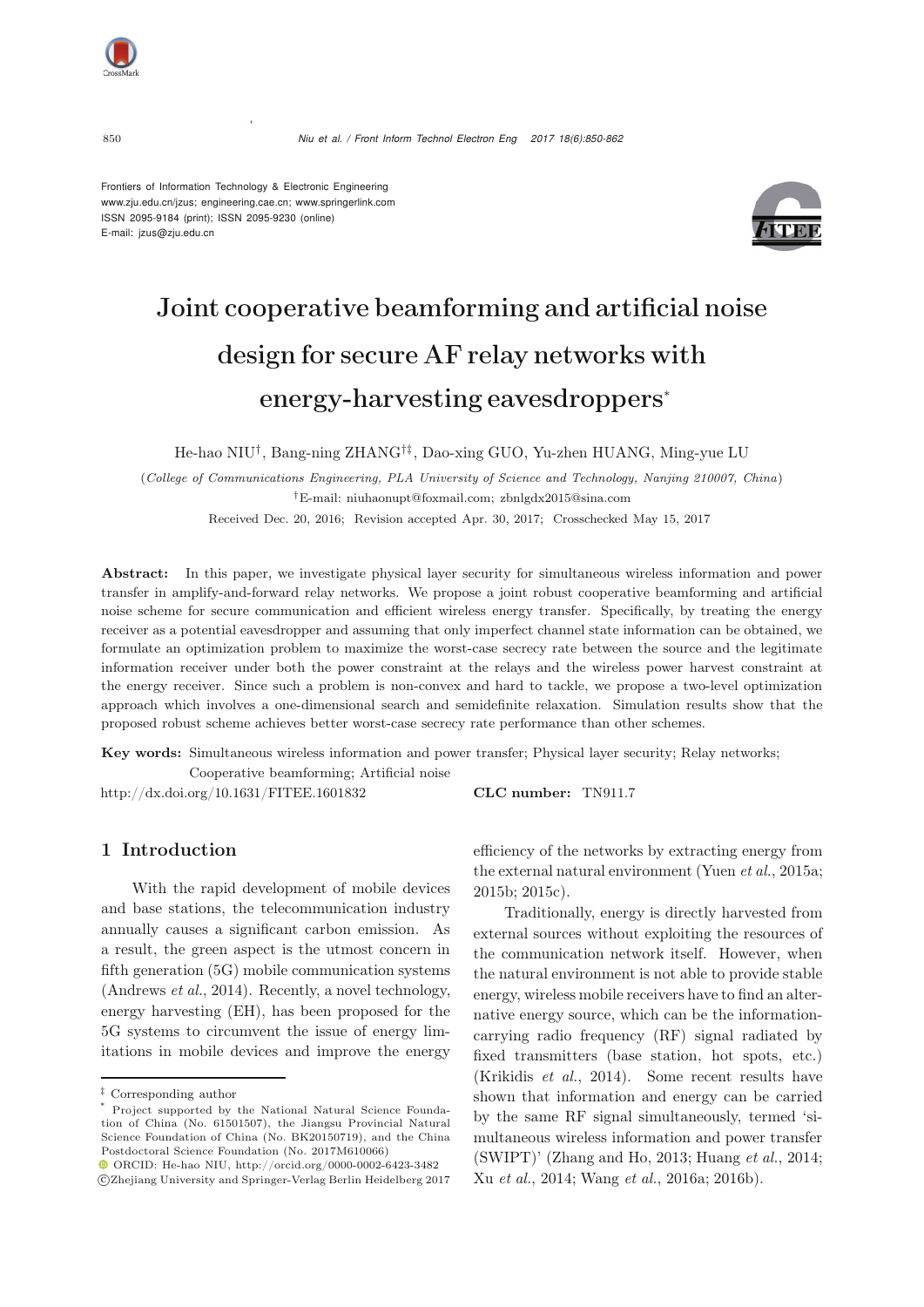SWIPT has been studied for various communication systems in different contexts. Specifically, Xu *[et al.](#page-10-1)* [\(2014\)](#page-10-1) investigated the optimal information and energy beamforming strategy for the multiuser multiple-input single-output (MISO) SWIPT system. [Zhang and Ho](#page-11-0) [\(2013\)](#page-11-0) considered the beamforming scheme in a multiple-input multiple-output (MIMO) broadcast system and demonstrated that beamforming can control the transmission directions [of](#page-10-2) [information](#page-10-2) [and](#page-10-2) [power](#page-10-2) [effectively.](#page-10-2) Huang *et al.* [\(2014](#page-10-2)) investigated the beamforming scheme of S[WIPT](#page-10-3) [in](#page-10-3) [a](#page-10-3) [half-duplex](#page-10-3) [relay](#page-10-3) [system.](#page-10-3) Wang *et al.* [\(2016a](#page-10-3)) investigated the SWIPT design in a full-duplex relay system, where the signals received at the relay are split according to a power splitting (PS) ratio for information processing and EH. Later, the work in [Wang](#page-10-3) *et al.* [\(2016a](#page-10-3)) was extended in [Wang](#page-10-4) *et al.* [\(2016b](#page-10-4)) with two-way full-duplex relay systems being considered.

On the other hand, transmitting energy and information simultaneously makes the system vulnerable to security attacks, since the message sent to the legitimate information receiver (IR) can be eavesdropped by other nodes. This is an important problem in 5G systems [\(Yang](#page-11-1) *et al.*, [2015\)](#page-11-1). [Chen](#page-10-5) *et al.* [\(2016\)](#page-10-5) proposed the physical layer security (PLS) technique to exploit the characteristics of wireless channels (such as fading and interference [\(Zhang R](#page-11-2) *et al.*, [2016\)](#page-11-2)) to improve the security of the SWIPT system. This technique has been considered as a promising solution in many senarios (Liu *et al.*, 2013; Feng *et al.*, 2015; Khandaker and Wong, 2015a; 2015b; Shi *et al.*, 2015; Tian *et al.*, 2015; Wang SH and Wang BY, 2015; Chu *et al.*, 2016; Xing *et al.*, 2016). Specifically, the problem of secure SWIPT in a single-input single-output (SISO) fading wiretap channel was investigated by [Xing](#page-10-6) *et al.* [\(2016\)](#page-10-6). Liu *[et al.](#page-10-7)* [\(2013\)](#page-10-7) investigated the secure beamforming technique in a MISO SWIPT system. Later, the system model in Liu *[et al.](#page-10-7)* [\(2013\)](#page-10-7) was extended to the MIMO system in Shi *[et al.](#page-10-8)* [\(2015\)](#page-10-8), where multiple data streams were transmitted in parallel through spatial multiplexing to improve the achievable secrecy rate. Among the techniques in the literature, reducing the artificial noise (AN) is an effective way to improve the security performance. It can reinforce the signals received at both IR and the energy receiver (ER) while degrading the signals received at the eavesdropper.

Note that all these works assume that perfect knowledge of eavesdropper's channel state information (CSI) can be obtained. In practice, it may be difficult to obtain the CSI of the link between the transmitter and the eavesdropper due to channel estimation and quantization errors. To handle this issue, robust optimization techniques have been introduced by Feng *et al.*, (2015), Khandaker and Wong (2015a; 2015b), Tian *et al.* (2015), Wang SH and Wang BY (2015), and Chu *et al.* (2016). Specifically, robust secure beamforming schemes for a MISO SWIPT system were investigated with AN [\(Tian](#page-10-9) *et al.*, [2015\)](#page-10-9) or without AN [\(Feng](#page-10-10) *et al.*, [2015](#page-10-10)). Among these works, the worst-case secrecy rate maximization (WCSRM) criterion has been widely applied to formulate the optimization problem.

All the above works have been focused on the scenario in which ER and the eavesdropper are geometrically separated, while several works investigated the scenario of co-located ER and eavesdropper, e.g., treating ER as a potential eavesdropper. Specifically, the robust secure power minimization in the MISO downlink channel with single-antenna ERs was investigated by [Khandaker and Wong](#page-10-11) [\(2015b\)](#page-10-11). [Khandaker and Wong](#page-10-12) [\(2015a\)](#page-10-12) investigated the WC-SRM problem for the MISO channel considering multiple colluding ERs. Recently, Chu *[et al.](#page-10-13)* [\(2016](#page-10-13)) investigated the WCSRM problem for the MISO downlink channel in the presence of multi-antenna ERs, and proposed a joint robust design of the transmit beamforming vec[tor,](#page-10-14) [AN,](#page-10-14) [and](#page-10-14) [the](#page-10-14) [PS](#page-10-14) [ratio.](#page-10-14) Wang SH and Wang BY [\(2015\)](#page-10-14) investigated a joint robust precoding, AN, and the PS scheme in the MIMO system, and proposed a suboptimal algorithm based on the Taylor series expansion.

Cooperative relaying is a popular approach for extending network coverage and providing spatial degrees of freedom (DoF), beneficial to improve PLS [\(Rodriguez](#page-10-15) *et al.*, [2015\)](#page-10-15). Cooperative methods, such as cooperative beamforming (CB) and cooperative jamming (CJ), have been widely investigated in the literature (Li *et al.*, 2011; Zhang *et al.*, 2012; Yang *et al.*, 2013a; 2013b; Li *et al.*, 2015; Wang C and Wang HM, 2015). Specifically, Li *[et al.](#page-10-16)* [\(2011\)](#page-10-16) investigated BC and CJ for decode-and-forword (DF) relay. It is more difficult to design the CB vector in amplify-and-forward (AF) relay networks due to the effect of noise amplification. [Zhang](#page-11-3) *et al.* [\(2012](#page-11-3)) investigated the PLS design for the untrusted AF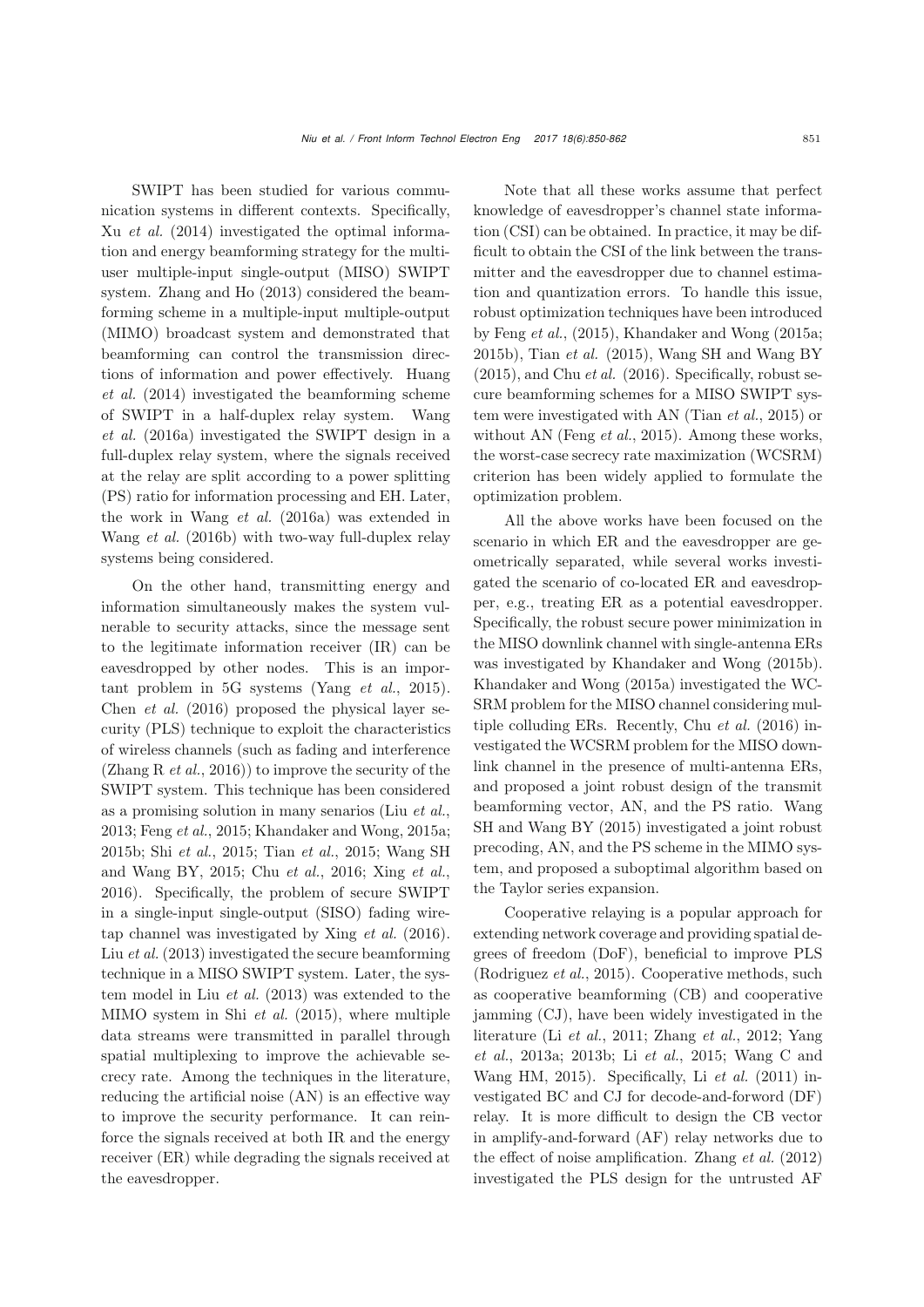relay [in](#page-11-4) [the](#page-11-4) [presence](#page-11-4) [of](#page-11-4) [friendly](#page-11-4) [jammers.](#page-11-4) Yang *et al.* [\(2013a](#page-11-4)) proposed a suboptimal design, where the information is transmitted in the null space of the relay-eavesdroppers channels. However, the design is limited to the scenario where the number of eavesdroppers is smaller than the number of relays. To take advantage of the available DoF at the relays, a joint CB and AN (CBAN) scheme was proposed by [Yang](#page-11-5) *et al.* [\(2013b\)](#page-11-5). For the scenario of imperfect eavesdropper CSI, a joint robust design of the CB and CJ scheme for the AF relay network was proposed by [Wang C and Wang HM](#page-10-17) [\(2015](#page-10-17)) for multiple multi-antenna eavesdroppers based on an iterative optimization algorithm. Li *[et al.](#page-10-18)* [\(2015\)](#page-10-18) investigated the joint robust design of the AF beamforming matrices and the AN covariance matrices in the scenario of multiple multi-antenna AF relays, which can be seen as a [generalization](#page-10-17) [of](#page-10-17) [the](#page-10-17) [work](#page-10-17) [in](#page-10-17) Wang C and Wang HM [\(2015\)](#page-10-17).

Recently, secure transmission in the SWIPT relay system has aroused great concerns (Li *[et al.](#page-10-19)*, [2014;](#page-10-19) [2016](#page-10-20)[;](#page-10-23) [Son and Kong](#page-10-21)[,](#page-10-23) [2015;](#page-10-21) [Xing](#page-10-22) *et al.*, [2015](#page-10-22); Salem *et al.*, [2016;](#page-10-23) [Zhang G](#page-11-6) *et al.*, [2016](#page-11-6); [Feng](#page-10-24) *et al.*, [2017\)](#page-10-24). Specifically, [Xing](#page-10-22) *et al.* [\(2015](#page-10-22)) investigated the secrecy rate maximization (SRM) problem in the EHenabled AF relay wiretap channels. [Son and Kong](#page-10-21) [\(2015](#page-10-21)) proposed a cooperative transmission scheme in an EH-enabled AF relay system with an eavesdropper. [Salem](#page-10-23) *et al.* [\(2016](#page-10-23)) analyzed the secrecy capacity of a half-duplex EH-based multi-antenna AF relay network in the presence of an eavesdropper. Li *[et al.](#page-10-19)* [\(2014\)](#page-10-19) investigated the SRM problem subject to the relay power budget and the EH constraints. Different from Li *[et al.](#page-10-19)* [\(2014](#page-10-19)), Li *[et al.](#page-10-20)* [\(2016](#page-10-20)) considered a two-way AF relay network and proposed a null space based CBAN scheme, which is a simple but suboptimal strategy. [Zhang G](#page-11-6) *et al.* [\(2016](#page-11-6)) investigated a joint design of the signal AN beamforming at the source, and AF beamforming at the relay. [Feng](#page-10-24) *et al.* [\(2017](#page-10-24)) proposed a joint CB and energy signal (ES) scheme for secure SWIPT in the AF relay wiretap channel.

Motivated by these works, in this paper, we investigate the PLS for SWIPT in AF relay networks. Specifically, we focus on the following settings: (1) Multiple single-antenna relays cooperatively forward information from the source to a legitimate IR in the presence of multiple multi-antenna ERs, which may act as potential

eavesdroppers; (2) Relays employ the CBAN scheme to fulfill secure communication and meet the EH requirement for ER; (3) Relays have perfect CSI of IR, but imperfect CSI of ER; (4) Relays are subjected to both total and individual power constraints. Based on these settings, we formulate the WCSRM problem and propose a two-level optimization method to solve it. In the proposed method, the outer problem is tackled by a one-dimensional search and the inner one can be efficiently solved by semidefinite relaxation (SDR) (Luo *[et al.](#page-10-25)*, [2010\)](#page-10-25) and S-procedure (Luo *[et al.](#page-10-26)*, [2004\)](#page-10-26). In addition, with the help of Karush-Kuhn-Tucker (KKT) optimality, the tightness of SDR is established.

One of the most related works is Feng *[et al.](#page-10-24)* [\(2017](#page-10-24)). However, the differences between [Feng](#page-10-24) *et al.* [\(2017](#page-10-24)) and our work are summarized as follows: First, we consider the scenario of co-located ER and eavesdropper (e.g., we treat ER as a potential eavesdropper), while [Feng](#page-10-24) *et al.* [\(2017\)](#page-10-24) investigated the case of an individual ER and eavesdropper. Second, we consider AN rather than the ES method proposed by [Feng](#page-10-24) *et al.* [\(2017\)](#page-10-24), who assumed that a pseudorandom ES is priori known at IR but not at the eavesdroppers, and can be totally cancellated at IR, which is overly optimistic because, for the total cancellation of the ES at IR, we need to exchange the secret key and use the reciprocity of the channels between the transmitter and the IR. [Feng](#page-10-24) *et al.* [\(2017](#page-10-24)) considered the case of multiple single-antenna colluding eavesdroppers, since the colluding of multiple single-antenna eavesdroppers can be mathematically equivalent to that of a multi-antenna eavesdropper [\(Wang C and Wang HM](#page-10-17), [2015](#page-10-17); [Feng](#page-10-24) *et al.*, [2017\)](#page-10-24); hence, the work in [Feng](#page-10-24) *et al.* [\(2017](#page-10-24)) can be seen as a special case of our work.

Notations: Throughout the paper, we use the uppercase boldface letters for matrices and lowercase boldface letters for vectors. The superscripts  $\left(\cdot\right)^{\mathrm{T}}$ ,  $\left(\cdot\right)^{\dagger}$ , and  $\left(\cdot\right)^{\mathrm{H}}$  represent transpose, conjugate, and conjugate transpose, respectively. The trace and rank of matrix  $\boldsymbol{A}$  are denoted as  $tr(\boldsymbol{A})$  and rank( $A$ ), respectively.  $a = \text{vec}(A)$  denotes stacking the columns of matrix *A* into a vector *a*. vec<sup>-1</sup>(·) is the inverse operation of  $\text{vec}(\cdot)$ .  $\mathbf{A} \succeq 0$  indicates that  $\mathbf{A}$  is a positive same definite matrix  $|\cdot|$ cates that  $\boldsymbol{A}$  is a positive semi-definite matrix.  $|\cdot|$ ,  $\|\cdot\|, \|\cdot\|_{\mathrm{F}}, \otimes, \text{ and } \odot$  represent the absolute value, Euclidean norm, Frobenius norm, Kronecker product, and Hadamard product, respectively.  $D(a)$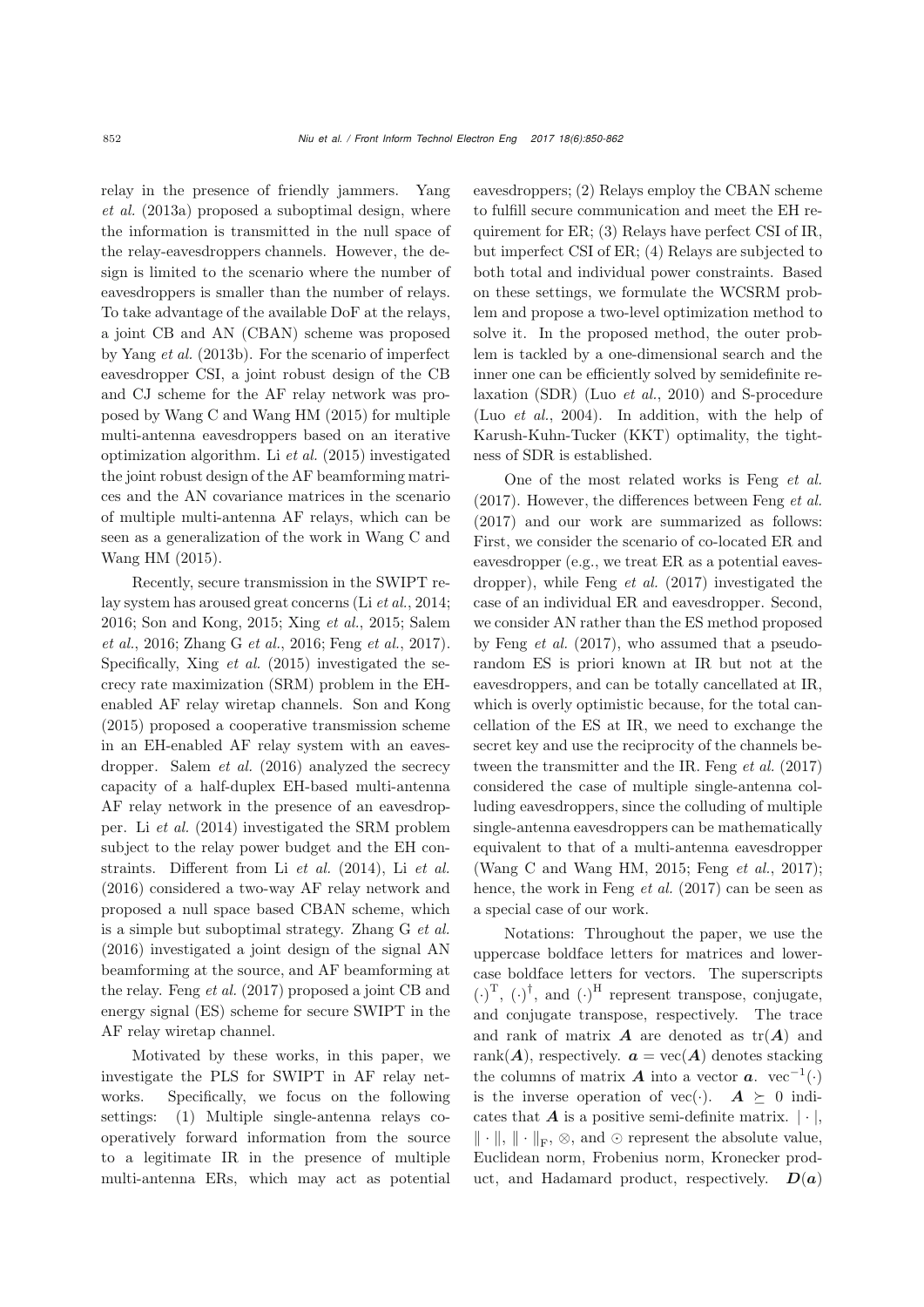represents a diagonal matrix with *a* on the main diagonal. *I* denotes an identity matrix with an appropriate size.  $\text{Re}\{a\}$  denotes the real part of a complex variable a.  $CN(0, I)$  denotes a circularly symmetric complex Gaussian random vector with mean **0** and covariance matrix *I*.  $[x]^+$  indicates max $(0, x)$ .  $\lambda_{\min}(\mathbf{A}, \mathbf{B})$  denotes the minimum generalized eigenvalue of matrices  $A$  and  $B$ .  $\mathbb{E}[\cdot]$  stands for statistical expectation.

# 2 System model and problem statement

#### 2.1 System model

We consider a cooperative relay wiretap channel for SWIPT (Fig. 1), in which a transmitter sends confidential messages to IR while transferring wireless energy to  $M$  ERs, with the aid of  $K$  AF relays. We assume that each ER is equipped with  $N_e$  antennas while the others are each equipped with a single antenna. Let  $f \in \mathbb{C}^{K \times 1}$ ,  $h \in \mathbb{C}^{K \times 1}$ , and  $G_m \in \mathbb{C}^{K \times N_e}$  denote the channel responses from the transmitter to the relays, the relays to IR, and the relays to the mth ER, respectively. We assume that the channels between the transmitter and the relays are perfectly known and there is no direct link between the transmitter and IR or ERs, which is a common assumption in the literature (Li *[et al.](#page-10-19)*, [2014;](#page-10-19) [Zhang G](#page-11-6) *et al.*, [2016;](#page-11-6) [Feng](#page-10-24) *et al.*, [2017\)](#page-10-24). Since the relays operate in a half-duplex mode, one transmission round is composed of two phases.

In the first phase, the transmitter broadcasts its information s satisfying  $\mathbb{E}[|s|^2] = 1$  to the relays.



Fig. 1 System model for secure simultaneous wireless information and power transfer in the amplify-andforward relay network

The received signal at the relays is given by

$$
\boldsymbol{y}_{\mathrm{r}}=[\boldsymbol{y}_{\mathrm{r},1},\boldsymbol{y}_{\mathrm{r},2},\cdots,\boldsymbol{y}_{\mathrm{r},K}]^{\mathrm{T}}=\sqrt{P_{\mathrm{s}}}\boldsymbol{f}s+\boldsymbol{n}_{\mathrm{r}},\quad(1)
$$

where  $P<sub>s</sub>$  is the transmit power at the transmitter and  $n_r$  is the additive noise at the relays with distribution  $\mathcal{CN}(\mathbf{0}, \sigma_{\rm r}^2 \mathbf{I}).$ <br>In the second

In the second phase, the relays employ the cooperative beamforming vector  $w \in \mathbb{C}^{K \times 1}$  to forward the source information and emit artificial noise  $z \in \mathbb{C}^{K \times 1}$  with distribution  $\mathcal{CN}(\mathbf{0}, \mathbf{Q})$ . Thus, the signal transmitted by the relays is given by

$$
x_{\rm r} = D(y_{\rm r})w + z. \tag{2}
$$

The signals received at IR and the mth ER are respectively given by

$$
y_{\mathrm{I}} = \sqrt{P_{\mathrm{s}}}h^{\mathrm{H}}D(f)ws + h^{\mathrm{H}}D(w)n_{\mathrm{r}} + h^{\mathrm{H}}z + n_{\mathrm{I}},
$$
\n(3a)  
\n
$$
y_{m} = \sqrt{P_{\mathrm{s}}}G_{m}^{\mathrm{H}}D(f)ws + G_{m}^{\mathrm{H}}D(w)n_{\mathrm{r}} + G_{m}^{\mathrm{H}}z + n_{m},
$$
\n(3b)

where  $n_1$  and  $n_m$  are additive noises at IR and the mth ER, respectively, both with a variance  $\sigma_{\text{I}}^2$  and  $\mathcal{CN}(\mathbf{0},\sigma_m^2\boldsymbol{I}).$ <br>For the

For the received signal model (3), given *w* and *Q*, the achievable information rates of IR and the mth ER are

$$
C_{\rm I}(\boldsymbol{w}, \boldsymbol{Q}) = \log_2\left(1 + \frac{\boldsymbol{w}^{\rm H} \boldsymbol{A} \boldsymbol{w}}{\sigma_{\rm I}^2 + \boldsymbol{w}^{\rm H} \boldsymbol{B} \boldsymbol{w} + \boldsymbol{h}^{\rm H} \boldsymbol{Q} \boldsymbol{h}}\right),\tag{4a}
$$
\n
$$
C_m(\boldsymbol{w}, \boldsymbol{Q}) = \log_2\left(1 + P_{\rm s} \left(\boldsymbol{G}_m^{\rm H} \boldsymbol{F} \boldsymbol{w}\right)^{\rm H} \boldsymbol{R}_m^{-1} \left(\boldsymbol{G}_m^{\rm H} \boldsymbol{F} \boldsymbol{w}\right)\right),\tag{4b}
$$

respectively, where  $\mathbf{A} = P_s \mathbf{D}^{\mathrm{H}}(\mathbf{f}) \mathbf{h} \mathbf{h}^{\mathrm{H}} \mathbf{D}(\mathbf{f})$ ,  $\mathbf{B} =$  $\sigma_r^2 \mathbf{D}(\mathbf{h}) \mathbf{D}^{\mathrm{H}}(\mathbf{h}), \mathbf{F} = \mathbf{D}(\mathbf{f}), \text{and}$ 

<span id="page-3-0"></span>
$$
\boldsymbol{R}_{m} = \sigma_{m}^{2} \boldsymbol{I} + \sigma_{r}^{2} \boldsymbol{G}_{m}^{\mathrm{H}} \boldsymbol{W} \boldsymbol{W}^{\mathrm{H}} \boldsymbol{G}_{m} + \boldsymbol{G}_{m}^{\mathrm{H}} \boldsymbol{Q} \boldsymbol{G}_{m}, \quad (5)
$$

with  $W = D(w)$ .

By neglecting the noise power, the harvest energy at the mth ER (normalized by the baseband symbol duration) can be expressed as

$$
E_m(\boldsymbol{w}, \boldsymbol{Q})
$$
  
=  $\rho_m \text{tr}(\boldsymbol{G}_m^{\text{H}}(P_{\text{s}} \boldsymbol{F} \boldsymbol{w} \boldsymbol{w}^{\text{H}} \boldsymbol{F}^{\text{H}} + \sigma_{\text{r}}^2 \boldsymbol{W} \boldsymbol{W}^{\text{H}} + \boldsymbol{Q}) \boldsymbol{G}_m$  (6)

where  $0 \leq \rho_m \leq 1$  denotes the energy transfer efficiency for the mth ER.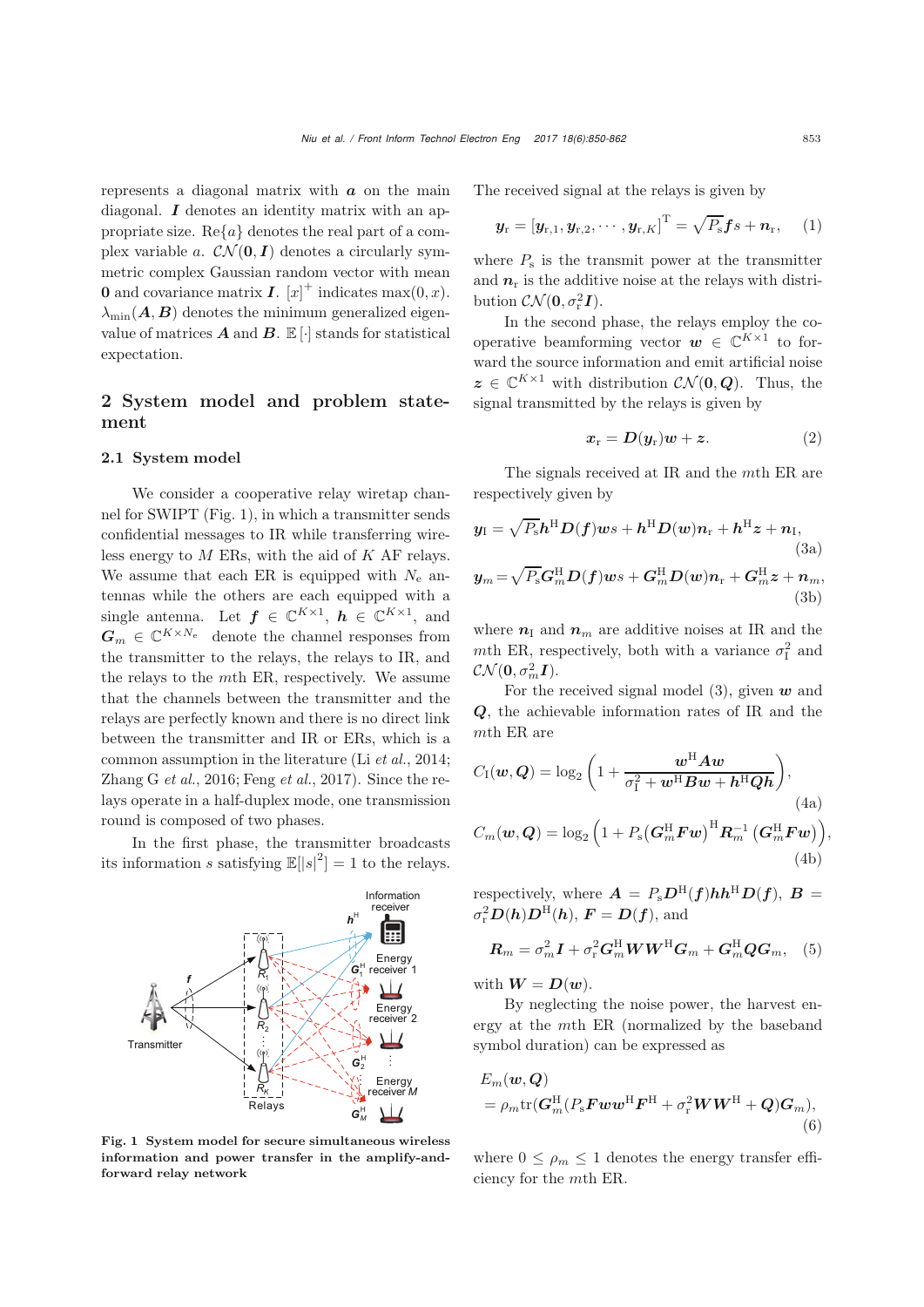#### 2.2 Problem statement

In this study, we assume that only imperfect ERs' CSI can be obtained. We use a deterministic spherical model (Feng *et al.*, 2015; Khandaker and Wong, 2015a; 2015b; Li *et al.*, 2015; Tian *et al.*, 2015; Wang C and Wang HM, 2015; Wang SH and Wang BY, 2015; Chu *et al.*, 2016) to characterize the CSI's uncertainties as

$$
\mathcal{G}_{m} = \{ \mathbf{G}_{m} | \mathbf{G}_{m} = \bar{\mathbf{G}}_{m} + \Delta \mathbf{G}_{m}, \left\| \Delta \mathbf{G}_{m} \right\|_{\mathrm{F}} \leq \varepsilon_{m} \},\
$$
  

$$
\forall m,
$$
 (7)

where  $\bar{G}_m$  denotes the estimate of the respective CSI,  $\Delta G_m$  denotes their respective error, and  $\varepsilon_m$  represents the respective size of the bounded error region.

Based on the system model, the worst-case secrecy rate is given by

$$
R_{\rm s} = \left[\frac{1}{2} \max_{\forall \mathbf{G}_m \in \mathcal{G}_m, \forall m} \left\{ C_{\rm I}(\mathbf{w}, \mathbf{Q}) - C_m(\mathbf{w}, \mathbf{Q}) \right\} \right]^{+}.
$$
\n(8)

Our interest is to maximize the worst-case secrecy rate while transferring a certain amount of energy to ERs by jointly designing the CB vector *w* and AN covariance *Q*. Mathematically, it can be modeled as

<span id="page-4-0"></span>
$$
\max_{\boldsymbol{w},\boldsymbol{Q}\succeq 0} \left| \frac{1}{2} \left\{ C_{\mathrm{I}}(\boldsymbol{w},\boldsymbol{Q}) - \max_{\forall \boldsymbol{G}_m \in \mathcal{G}_m, \forall m} C_m(\boldsymbol{w},\boldsymbol{Q}) \right\} \right|
$$
(9a)

$$
\text{s.t.} \quad E_m(\boldsymbol{w}, \boldsymbol{Q}) \ge \eta_m, \forall \, \boldsymbol{G}_m \in \mathcal{G}_m, \forall \, m, \quad \text{(9b)}
$$

$$
\text{tr}(\mathbf{C}\mathbf{w}\mathbf{w}^{\text{H}} + \mathbf{Q}) \le P_{\text{r}},\tag{9c}
$$

$$
\text{tr}((\mathbf{C} \mathbf{w} \mathbf{w}^{\text{H}} + \mathbf{Q})\mathbf{e}_{k}\mathbf{e}_{k}^{\text{H}}) \leq P_{k}, \forall k, \qquad (9d)
$$

where  $\mathbf{C} = P_{\rm s} \mathbf{F}^{\rm H} \mathbf{F} + \sigma_{\rm r}^2 \mathbf{I}$ ,  $P_{\rm r}$  and  $P_{\rm k}$  denote the total and individual power budgets at the relays, respectively, and  $e_k$  is a  $K \times 1$  unit vector with the kth entry being equal to one.

It is highlighted that problem [\(9\)](#page-4-0) is a nonconvex semi-infinite optimization problem. In the next section, we will develop a tractable solution to problem [\(9\)](#page-4-0) through convex relaxation.

## 3 Joint robust cooperative beamforming and artificial noise design

In this section, we will first reformulate problem [\(9\)](#page-4-0) into a two-level optimization problem, and then show that it can be handled by solving a sequence of convex optimization problems.

## 3.1 A single variable reformation of problem (9)

Let us introduce a slack variable  $\beta$  and rewrite problem [\(9\)](#page-4-0) as

<span id="page-4-3"></span>
$$
\max_{\boldsymbol{w}, \boldsymbol{Q} \succeq 0, \beta} \frac{1}{2} C_{\rm I}(\boldsymbol{w}, \boldsymbol{Q}) - \frac{1}{2} \log_2 \left(\frac{1}{\beta}\right) \qquad (10a)
$$

$$
\text{s.t. } \max_{\mathbf{G}_m \in \mathcal{G}_m} C_m(\mathbf{w}, \mathbf{Q}) \le \log_2\left(\frac{1}{\beta}\right), \forall m, \quad \text{(10b)}
$$

$$
constraints (9b)–(9d). \t(10c)
$$

By following a similar method in Li *[et al.](#page-10-18)* [\(2015\)](#page-10-18), problem [\(10\)](#page-4-3) can be equivalently formulated as a two-level optimization problem, where the outer level is a single-variable optimization problem with respect to (w.r.t.)  $\beta$ , i.e.,

<span id="page-4-4"></span>
$$
R_s^* = \max_{\beta} \frac{1}{2} \log_2(\beta + \gamma(\beta)) \tag{11a}
$$

<span id="page-4-6"></span><span id="page-4-5"></span>
$$
\text{s.t. } \beta_{\min} \le \beta \le 1,\tag{11b}
$$

and the inner part is a quadratic fractional problem w.r.t.  $w$  and  $Q$  for a fixed  $\beta$ , formulated as

$$
\gamma(\beta) \triangleq \max_{\mathbf{w}, \mathbf{Q} \succeq 0} \frac{\mathbf{w}^{\mathrm{H}} \mathbf{A} \mathbf{w}}{\beta^{-1} (\sigma_{\mathrm{I}}^{2} + \mathbf{w}^{\mathrm{H}} \mathbf{B} \mathbf{w} + \mathbf{h}^{\mathrm{H}} \mathbf{Q} \mathbf{h})}
$$
(12a)  
s.t.  $P_{\mathrm{s}} (\mathbf{G}_{m}^{\mathrm{H}} \mathbf{F} \mathbf{w})^{\mathrm{H}} \mathbf{R}_{m}^{-1} (\mathbf{G}_{m}^{\mathrm{H}} \mathbf{F} \mathbf{w}) \leq \frac{1}{\beta} - 1,$   

$$
\forall \mathbf{G}_{m} \in \mathcal{G}_{m}, \forall m,
$$
(12b)  
constraints (9b)–(9d). (12c)

<span id="page-4-1"></span>The lower bound  $\beta_{\min}$  is derived as follows:

<span id="page-4-2"></span>
$$
\beta \ge \left(1 + \frac{w^{H} A w}{\sigma_{1}^{2} + w^{H} B w + h^{H} Q h}\right)^{-1}
$$
\n
$$
\ge \left(1 + \frac{w^{H} A w}{w^{H} B w}\right)^{-1} = \frac{w^{H} B w}{w^{H} (A + B) w}
$$
\n
$$
\ge \lambda_{\min}((A + B), B) \triangleq \beta_{\min} > 0.
$$
\n(13)

Note that the outer-level problem [\(11\)](#page-4-4) is a single-variable optimization problem, which can be solved by performing a one-dimensional line search over β. However, the inner-level problem  $(12)$  is still non-convex. In what follows, we focus on solving problem [\(12\)](#page-4-5) by developing an SDR approach.

### 3.2 A semidefinite relaxation approach to problem (12)

As a standard routine of SDR, let us denote  $\mathcal{W} \triangleq \boldsymbol{w}\boldsymbol{w}^{\text{H}}$ , which means  $\mathcal{W} \succeq 0$  and rank $(\mathcal{W})=1$ .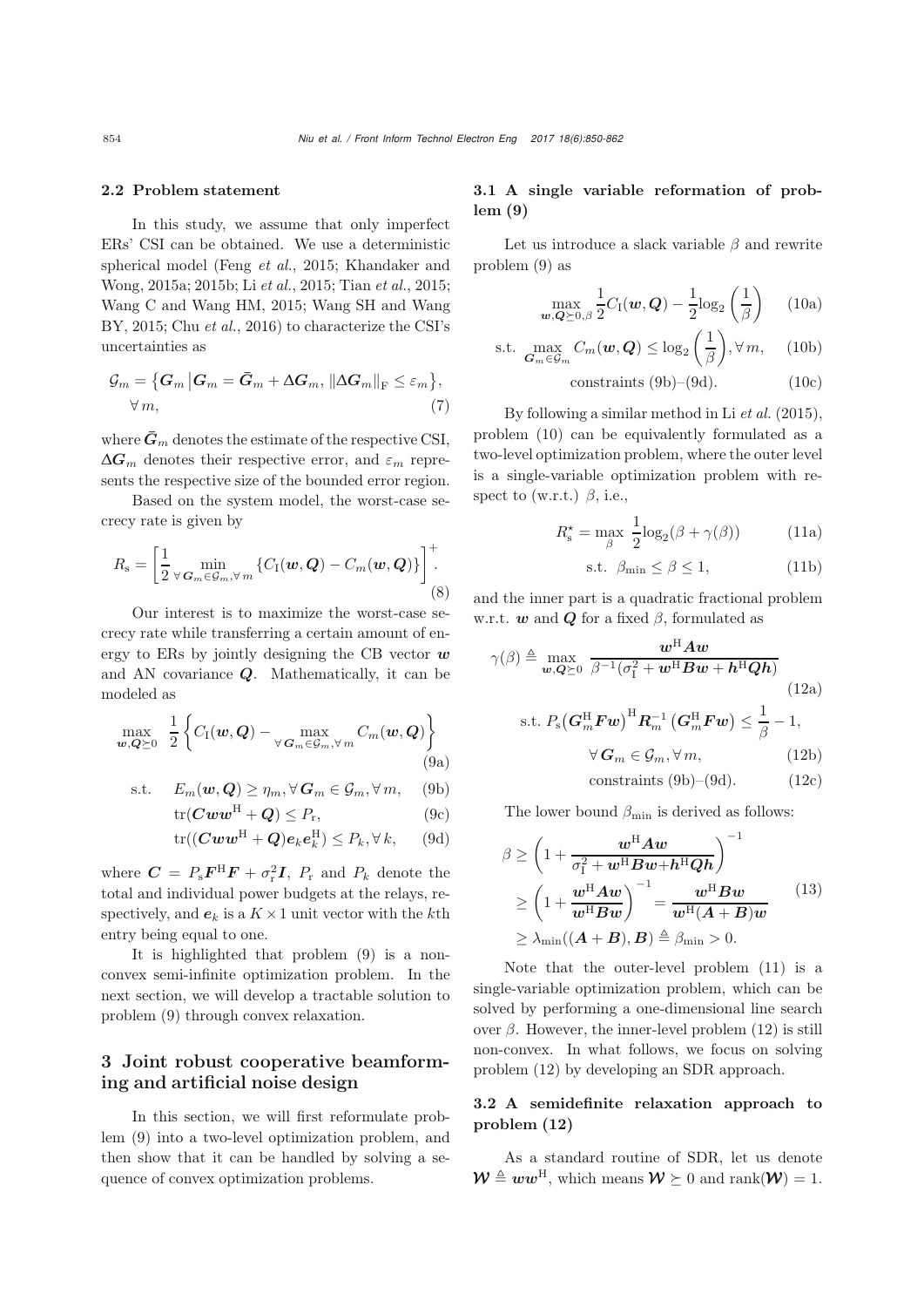To reformulate problem [\(12\)](#page-4-5) into an SDP problem w.r.t.  $W$ , we need to do some manipulation to the constraints in problem [\(12\)](#page-4-5).

First, by app[lying](#page-9-1) [Schur's](#page-9-1) [complement](#page-9-1) [\(](#page-9-1)Boyd and Vandenberghe, [2004\)](#page-9-1) to the right-hand side of constraint [\(12b\)](#page-4-6), we have

<span id="page-5-0"></span>
$$
P_{\rm s}(\boldsymbol{G}_{m}^{\rm H}\boldsymbol{F}\boldsymbol{w})^{\rm H}\boldsymbol{R}_{m}^{-1}(\boldsymbol{G}_{m}^{\rm H}\boldsymbol{F}\boldsymbol{w}) \leq \frac{1}{\beta} - 1
$$
  
\n
$$
\Leftrightarrow \begin{bmatrix} \frac{\beta^{-1}-1}{P_{\rm s}} & (\boldsymbol{G}_{m}^{\rm H}\boldsymbol{F}\boldsymbol{w})^{\rm H} \\ \boldsymbol{G}_{m}^{\rm H}\boldsymbol{F}\boldsymbol{w} & \boldsymbol{R}_{m} \end{bmatrix} \succeq 0
$$
  
\n
$$
\Leftrightarrow \boldsymbol{R}_{m} \succeq \frac{P_{\rm s}}{\beta^{-1}-1} \boldsymbol{G}_{m}^{\rm H}\boldsymbol{F}\boldsymbol{w}(\boldsymbol{G}_{m}^{\rm H}\boldsymbol{F}\boldsymbol{w})^{\rm H}.
$$
 (14)

Substituting  $\mathbf{R}_m$  in Eq. [\(5\)](#page-3-0) into Eq. [\(14\)](#page-5-0), problem [\(14\)](#page-5-0) can be equivalently rewritten as

$$
G_m^{\rm H} \Psi(W, Q, \beta) G_m + \sigma_m^2 I \succeq 0, \forall G_m \in \mathcal{G}_m, \quad (15)
$$

where

$$
\Psi(\mathcal{W}, Q, \beta) \triangleq \sigma_r^2 \mathcal{W} \odot I - \frac{P_s}{\beta^{-1} - 1} \mathbf{F} \mathcal{W} \mathbf{F}^{\mathrm{H}} + Q. (16)
$$

Similarly, constraint [\(9b\)](#page-4-1) can be equivalently rewritten as

$$
\rho_m \text{tr}(\boldsymbol{G}_m^{\text{H}} \boldsymbol{\varGamma}(\boldsymbol{\mathcal{W}}, \boldsymbol{Q}) \boldsymbol{G}_m) \ge \eta_m, \forall \boldsymbol{G}_m \in \mathcal{G}_m, \forall m,
$$
\n(17)

where

$$
\boldsymbol{\Gamma}(\boldsymbol{\mathcal{W}},\boldsymbol{Q})\triangleq\sigma_{\mathrm{r}}^2\boldsymbol{\mathcal{W}}\odot\boldsymbol{I}+P_{\mathrm{s}}\boldsymbol{F}\boldsymbol{\mathcal{W}}\boldsymbol{F}^{\mathrm{H}}+\boldsymbol{Q}.\qquad(18)
$$

Combining these relationships and neglecting the non-convex constraint rank $(\mathcal{W})=1$ , we obtain the following SDR problem:

$$
\gamma_{\rm relax}(\beta) \triangleq
$$

$$
\max_{\mathbf{W} \succeq 0, \mathbf{Q} \succeq 0} \frac{\text{tr}(\mathbf{A}\mathbf{W})}{\beta^{-1}(\sigma_1^2 + \text{tr}(\mathbf{B}\mathbf{W} + \mathbf{h}\mathbf{h}^{\text{H}}\mathbf{Q}))}
$$
(19a)

s.t. 
$$
G_m^H \Psi(W, Q, \beta) G_m + \sigma_m^2 I \succeq 0
$$
,  
\n
$$
\forall G_m \in \mathcal{G}_m, \forall m, \quad (19b)
$$

$$
\rho_m {\rm tr}(\boldsymbol{G}_m^{\rm H}\boldsymbol{\varGamma}(\boldsymbol{\mathcal{W}},\boldsymbol{Q})\boldsymbol{G}_m)\geq \eta_m,
$$

$$
\forall \mathbf{G}_m \in \mathcal{G}_m, \forall m, \quad (19c)
$$

$$
\text{tr}(\mathbf{CW} + \mathbf{Q}) \le P_r,\tag{19d}
$$

$$
\text{tr}((C\mathbf{W} + Q)e_k e_k^{\text{H}}) \le P_k, \forall k. \tag{19e}
$$

It is highlighted that the problem is still a nonconvex problem due to the infinite constraints [\(19b\)](#page-5-1) and [\(19c\)](#page-5-2). Next, we transform these constraints into linear matrix inequalities (LMIs).

Now, we deal with constraint [\(19b\)](#page-5-1). To make constraint [\(19b\)](#page-5-1) trackable, we first introduce the following lemma:

**Lemma 1** (Luo *[et al.](#page-10-26)*, [2004](#page-10-26)) Let  $f(X) = X^H A X +$  $X^{\text{H}}B + B^{\text{H}}X + C$  and  $E \succeq 0$ . Then the implication

$$
\text{tr}(\boldsymbol{E}\boldsymbol{X}\boldsymbol{X}^{\text{H}}) \leq 1 \Rightarrow f(\boldsymbol{X}) \succeq 0
$$

holds if and only if there exists  $\mu \geq 0$ , such that

$$
\left[\begin{array}{cc} C & B^{\mathrm{H}} \\ B & A \end{array}\right] - \mu \left[\begin{array}{cc} I & 0 \\ 0 & -E \end{array}\right] \succeq 0.
$$

Using Lemma 1 w.r.t.  $\Delta G_m$  via  $A = \Psi(\mathcal{W}, Q, \beta),$  $B = \bar{G}_{m}^{H} \Psi(\mathcal{W}, Q, \beta), \ C = \bar{G}_{m}^{H} \Psi(\mathcal{W}, Q, \beta) \bar{G}_{m} +$ <br> $\sigma^{2} I_{\text{odd}} F = \sigma^{2} I_{\text{even}}$  and  $\sigma^{2} I_{\text{even}}$  $\sigma_m^2 I$ , and  $E = \varepsilon_m^{-2} I$ , we obtain the following LMI:

$$
\mathcal{E}_m(\mathcal{W}, Q, \beta, \mu_m)
$$
\n
$$
\triangleq \begin{bmatrix} \bar{G}_m^H \\ I \end{bmatrix} \Psi(\mathcal{W}, Q, \beta) \begin{bmatrix} \bar{G}_m & I \end{bmatrix} \qquad (20)
$$
\n
$$
+ D((\sigma_m^2 I - \mu_m I), \mu_m \varepsilon_m^{-2} I) \succeq 0.
$$

Now, we deal with constraint [\(19c\)](#page-5-2), by introducing Lemma 2:

Lemma 2 (S-lemma in Luo *[et al.](#page-10-26)* [\(2004](#page-10-26))) Define function

$$
f_j(\boldsymbol{x}) = \boldsymbol{x}^{\mathrm{H}} \boldsymbol{A}_j \boldsymbol{x} + 2 \operatorname{Re} \{ \boldsymbol{b}_j^{\mathrm{H}} \boldsymbol{x} \} + c_j, \ \ j = 1, 2, \cdots,
$$

where  $A_j = A_j^H \in \mathbb{C}^{n \times n}$ ,  $b_j \in \mathbb{C}^{n \times 1}$ , and  $c_j \in \mathbb{R}$ .<br>The implication  $f(x) < 0 \to f(x) < 0$  holds if and The implication  $f_1(\mathbf{x}) \leq 0 \Rightarrow f_2(\mathbf{x}) \leq 0$  holds if and only if there exists  $\lambda \geq 0$  such that

$$
\lambda \left[\begin{array}{cc} \mathbf{A}_1 & \mathbf{b}_1 \\ \mathbf{b}_1^{\mathrm{H}} & c_1 \end{array}\right] - \left[\begin{array}{cc} \mathbf{A}_2 & \mathbf{b}_2 \\ \mathbf{b}_2^{\mathrm{H}} & c_2 \end{array}\right] \succeq 0,
$$

provided that there exists a point  $x_0$  such that  $f_1(x_0) < 0.$ 

To use Lemma 2 w.r.t.  $\Delta G_m$ , we denote  $g_m \triangleq$  $vec(G_m)$ ,  $\bar{g}_m \triangleq \text{vec}(\bar{G}_m)$ , and  $\Delta g_m \triangleq \text{vec}(\Delta G_m)$ . It is easy to know that  $\|\Delta G_m\|_{\rm F}\leq \varepsilon_m \Leftrightarrow \|\Delta g_m\|\leq \varepsilon_m$ . Then constraint [\(19c\)](#page-5-2) can be equivalently rewritten as

<span id="page-5-3"></span>
$$
-g_m^{\mathrm{H}}(\mathbf{I}\otimes\mathbf{\Gamma}(\mathbf{\mathcal{W}},\mathbf{Q}))g_m+\eta_m/\rho_m\leq 0. \qquad(21)
$$

<span id="page-5-2"></span><span id="page-5-1"></span>To make constraint [\(21\)](#page-5-3) trackable, using Lemma 2 w.r.t.  $\Delta g_m$  via  $A_2 = -I \otimes \Gamma(\mathcal{W}, Q)$ ,  $b_2 =$  $-\bar{g}_{m}^{\text{H}}(I \otimes I(W, Q)),$   $c_{2} = -\bar{g}_{m}^{\text{H}}(I \otimes I(W, Q))\bar{g}_{m} +$  $\eta_m / \rho_m$ ,  $\mathbf{A}_1 = \mathbf{I}$ ,  $\mathbf{b}_1 = \mathbf{0}$ , and  $c_1 = -\varepsilon_m^2$ , we obtain the following LMI:

$$
\mathbf{\Upsilon}_{m}(\mathbf{W}, \mathbf{Q}, \theta_{m})
$$
\n
$$
\triangleq \begin{bmatrix} I \\ \bar{g}_{m}^{H} \end{bmatrix} (\mathbf{I} \otimes \mathbf{\Gamma}(\mathbf{W}, \mathbf{Q})) [\mathbf{I} \quad \bar{g}_{m}]
$$
\n
$$
+ \mathbf{D}(\theta_{m}\mathbf{I}, -\theta_{m}\varepsilon_{m}^{2} - \eta_{m}/\rho_{m}) \succeq 0.
$$
\n(22)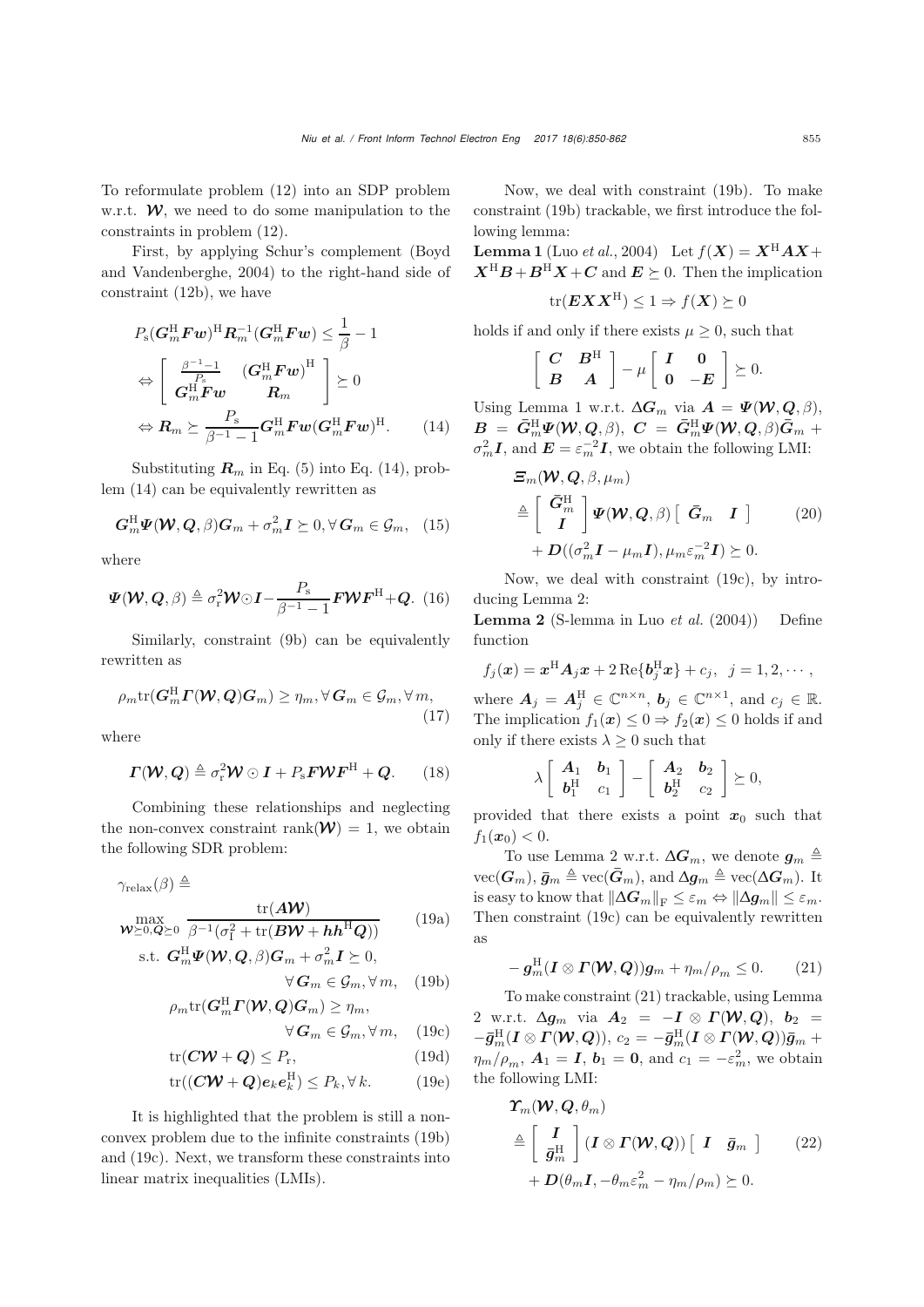By taking into account all the relationships, we obtain the following problem:

$$
\gamma_{\text{relax}}(\beta) \triangleq \frac{\text{tr}(A\mathcal{W})}{\mathcal{W}_{\geq 0, \mathbf{Q} \geq 0, \beta} \overline{\beta^{-1}(\sigma_1^2 + \text{tr}(B\mathcal{W} + h\mathbf{h}^{\text{H}}\mathbf{Q}))}} \qquad (23a)
$$

$$
\text{s.t.} \qquad \Xi_m(\mathcal{W}, \mathcal{Q}, \beta, \mu_m) \succeq 0, \mu_m \ge 0, \forall m,
$$
\n
$$
(23b)
$$

$$
\boldsymbol{\Upsilon}_m(\boldsymbol{W}, \boldsymbol{Q}, \theta_m) \succeq 0, \theta_m \ge 0, \forall m, \quad (23c)
$$

$$
\text{tr}(\mathbf{C}\mathbf{W} + \mathbf{Q}) \le P_{\text{r}},\tag{23d}
$$

$$
\text{tr}((C\mathbf{W} + Q)e_k \mathbf{e}_k^{\text{H}}) \le P_k, \forall k. \quad (23e)
$$

Problem [\(23\)](#page-6-0) is a quasi-convex problem, which can be turned into a convex problem by employing the Charne[s](#page-10-27) [and](#page-10-27) [Cooper](#page-10-27) [transformation](#page-10-27) [\(](#page-10-27)Charnes and Cooper, [1962\)](#page-10-27). Specifically, by introducing a slack variable  $\xi > 0$  and making the following change of variables  $\tilde{\mathbf{W}} = \xi \mathbf{W}$ ,  $\tilde{\mathbf{Q}} = \xi \mathbf{Q}$ ,  $\tilde{u}_m = \xi u_m$ , and  $\tilde{\theta}_m = \xi \theta_m$ , problem [\(23\)](#page-6-0) can be recast as

$$
\max_{\tilde{\boldsymbol{\mathcal{W}}} \succeq 0, \tilde{\boldsymbol{Q}} \succeq 0, \xi, \tilde{\mu}_m, \tilde{\theta}_m} \text{tr}(\boldsymbol{A}\tilde{\boldsymbol{\mathcal{W}}})
$$
(24a)

s.t. 
$$
\xi \sigma_{\text{I}}^2 + \text{tr}(\boldsymbol{B}\tilde{\boldsymbol{W}} + \boldsymbol{h}\boldsymbol{h}^{\text{H}}\tilde{\boldsymbol{Q}}) = \beta,
$$
 (24b)

$$
\tilde{\Xi}_m(\tilde{\mathbf{W}}, \tilde{\mathbf{Q}}, \beta, \tilde{\mu}_m) \succeq 0, \tilde{\mu}_m \ge 0, \forall m, \quad (24c)
$$

$$
\tilde{\boldsymbol{T}}_m(\tilde{\boldsymbol{W}}, \tilde{\boldsymbol{Q}}, \tilde{\theta}_m) \succeq 0, \tilde{\theta}_m \ge 0, \forall m,
$$
\n(24d)

$$
\text{tr}(\mathbf{C}\tilde{\mathbf{W}}+\tilde{\mathbf{Q}}) \leq \xi P_{\text{r}},\tag{24e}
$$

$$
\text{tr}((C\tilde{\mathbf{W}}+\tilde{\mathbf{Q}})\mathbf{e}_k\mathbf{e}_k^{\text{H}}) \leq \xi P_k, \forall k,
$$
 (24f)

where

$$
\tilde{\Xi}_{m}(\tilde{\mathbf{W}}, \tilde{\mathbf{Q}}, \beta, \tilde{\mu}_{m})
$$
\n
$$
\triangleq \left[ \begin{array}{c} \bar{G}_{m}^{H} \\ I \end{array} \right] \Psi(\tilde{\mathbf{W}}, \tilde{\mathbf{Q}}, \beta) \left[ \begin{array}{cc} \bar{G}_{m} & I \end{array} \right] \qquad (25a)
$$

$$
+ D((\xi \sigma_m^2 \mathbf{I} - \tilde{\mu}_m \mathbf{I}), \tilde{\mu}_m \varepsilon_m^{-2} \mathbf{I}) \succeq 0,
$$
  

$$
\tilde{\mathbf{\Gamma}}_m(\tilde{\mathbf{W}}, \tilde{\mathbf{Q}}, \tilde{\theta}_m)
$$
  

$$
\triangleq \begin{bmatrix} \mathbf{I} \\ \bar{g}_m^{\mathrm{H}} \end{bmatrix} (\mathbf{I} \otimes \mathbf{\Gamma}(\tilde{\mathbf{W}}, \tilde{\mathbf{Q}})) [\mathbf{I} \quad \bar{g}_m ]
$$
 (25b)  

$$
+ D(\tilde{\theta}_m \mathbf{I}, -\tilde{\theta}_m \varepsilon_m^2 - \xi \eta_m / \rho_m) \succeq 0.
$$

Problem [\(24\)](#page-6-1) is an SDP problem, which can be efficiently solved by the existing disciplined convex programming toolbox such as CVX [\(Grant](#page-10-28) *et al.*, [2005](#page-10-28)).

To summarize, for a fixed  $\beta$ , it is easy to obtain  $\tilde{\mathbf{W}}^*$  and  $\tilde{\mathbf{Q}}^*$ . In addition, since  $\beta \in$  $[\lambda_{\min}((\mathbf{A}+\mathbf{B}), \mathbf{B}), 1]$ , the optimal  $\beta$  (i.e., maximizing  $\gamma_{relax}(\beta)$  in problem [\(11\)](#page-4-4)) can be handled by <span id="page-6-0"></span>performing a one-dimensional linear search. Once problem [\(24\)](#page-6-1) is solved, the solution  $(\tilde{\mathbf{W}}^*, \tilde{\mathbf{Q}}^*, \xi^*)$  can be used to recover  $W^*$  and  $Q^*$ .

Until this, we have proposed an SDR method for problem [\(12\)](#page-4-5); however, since we have relaxed the non-convex rank-one constraint, one may wonder whether the SDR is tight for problem [\(12\)](#page-4-5). In what follows, we will discuss the SDR tightness for problem [\(12\)](#page-4-5).

#### 3.3 SDR tightness for problem (12)

In general, solving SDR problem [\(23\)](#page-6-0) does not mean solving the original non-convex problem [\(12\)](#page-4-5), as we have dropped the rank-one constraint in the development of problem [\(23\)](#page-6-0). However, we will show below that SDR always obtains a rank-one optimal solution to problem [\(23\)](#page-6-0).

<span id="page-6-1"></span>To this end, employing a similar approach as in [Yang](#page-11-4) *et al.* [\(2013a\)](#page-11-4), we consider the following secrecy rate constrained power minimization problem:

$$
\min_{\substack{\mathbf{W}\succeq 0,\mathbf{Q}\succeq 0,\\ \mu_m,\theta_m}} \operatorname{tr}(\mathbf{C}\mathbf{W})\tag{26a}
$$

s.t. 
$$
tr(AW) \ge
$$
  
\n
$$
\frac{\gamma_{relax}(\beta)}{\beta} (\sigma_1^2 + tr(BW + hh^HQ)),
$$
\n(26b)

<span id="page-6-3"></span><span id="page-6-2"></span>
$$
\text{tr}(\mathbf{C}\mathbf{W} + \mathbf{Q}) \le P_r,\tag{26c}
$$

$$
\operatorname{tr}((C\mathbf{W} + Q)e_k e_k^{\mathrm{H}}) \le P_k, \forall k,
$$
\n(26d)

<span id="page-6-4"></span>
$$
\Xi_m(\mathbf{W}, \mathbf{Q}, \beta, \mu_m) \succeq 0, \mu_m > 0, \forall m, (26e)
$$

$$
\Upsilon_m(\mathbf{W}, \mathbf{Q}, \theta_m) \succeq 0, \theta_m > 0, \forall m. \tag{26f}
$$

Notice that  $\gamma_{relax}(\beta)$  is the optimal value of problem [\(23\)](#page-6-0), which is now a constraint in problem [\(26\)](#page-6-2). First we have the following proposition:

Proposition 1 Any feasible solution of problem [\(26\)](#page-6-2) is optimal for problem [\(23\)](#page-6-0). The proof is similar to that for Proposition 2 in [Yang](#page-11-4) *et al.* [\(2013a](#page-11-4)), and is thus omitted here.

**Proposition 2** For  $\gamma(\beta) > 0$ , any optimal  $W^*$ to problem [\(26\)](#page-6-2) always satisfies rank $(\mathcal{W}^*)=1$ . The proof for Proposition 2 is given in Appendix.

Proposition 3 Suppose that the original prob-lem [\(12\)](#page-4-5) is feasible for  $\gamma(\beta) > 0$ . Then the optimal solution can be obtained by solving SDP prob-lem [\(26\)](#page-6-2). Furthermore, the optimal solution  $W^*$ must be of rank one.

**Proof** Proposition 3 is a direct result of Propositions 1 and 2.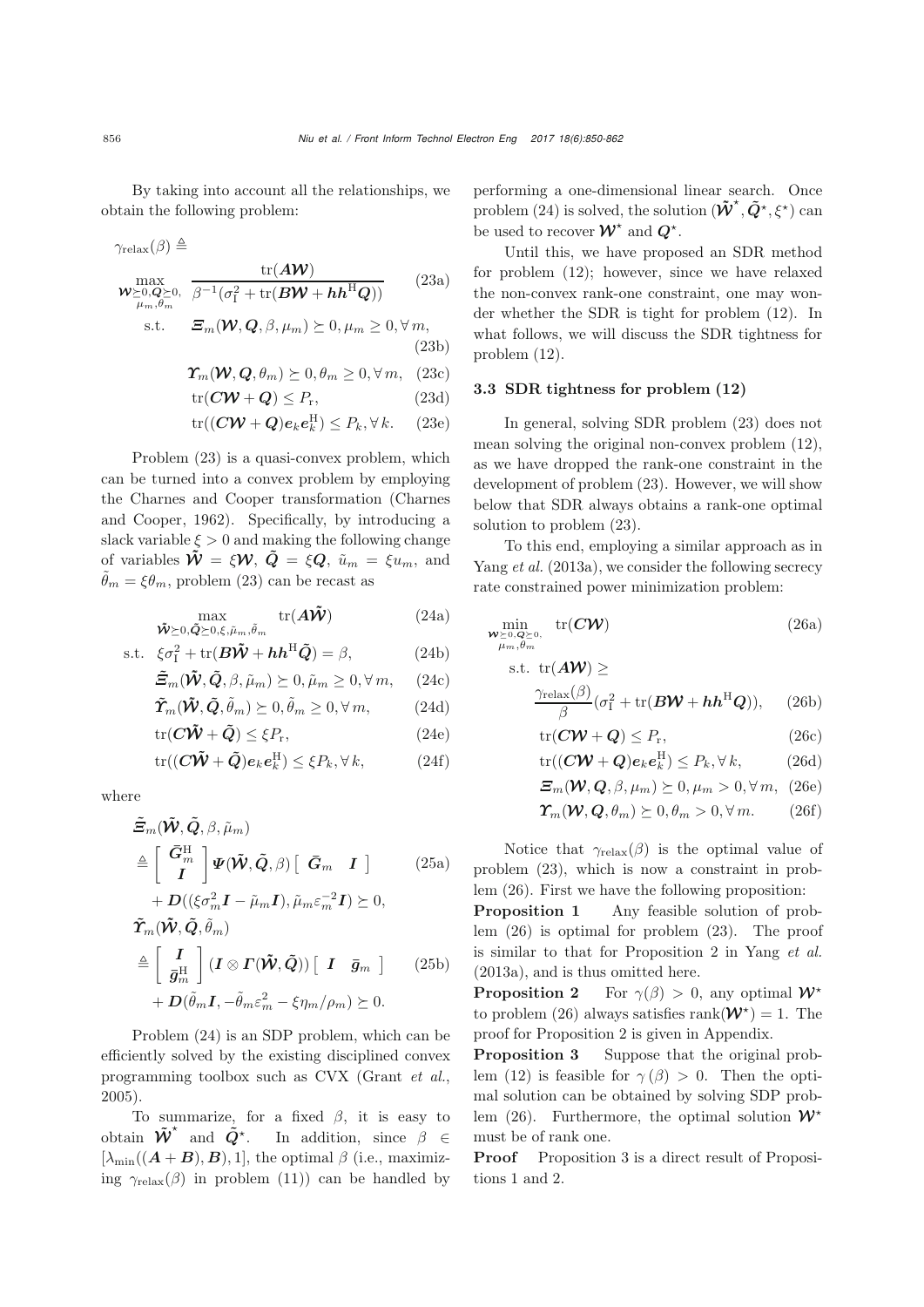In particular, if SDR obtains a higher-rank solution for problem [\(23\)](#page-6-0), then we can obtain a rank-one optimal solution by solving the corresponding power minimization problem [\(26\)](#page-6-2).

#### 4 Simulation results

In this section, we evaluate the performance of our scheme through Monte Carlo simulations. Specifically, we compare the proposed design with the following methods: (1) nonrobust CBAN, e.g., designing the CBAN based on the estimated ERs' CSI; (2) CBAN without considering security, e.g., maximizing IR's achievable information rate while satisfying the ERs' EH constraint, without considering that ERs may eavesdrop the information; (3) robust CB without AN, e.g., the optimal CB vector which can be obtained by solving problem [\(9\)](#page-4-0) via setting  $Q = 0$ ; (4) null-space CBAN, which is a modified version of the null-space CB method in [Yang](#page-11-4) *et al.* [\(2013a](#page-11-4)), e.g., completely eliminating the confidential information leaked to all ERs by projecting the signal received onto the null space of the ERs channel, and allowing relays to use part of the power to generate AN. It should be mentioned that the null-space CBAN can be used only in the case where the number of relays is larger than the sum of all the ERs' antennas, which will be further confirmed by the simulation results.

We assume that all the entries of channel responses  $f, h$ , and  $G_m$  are independent and identically distributed (i.i.d.) complex Gaussian random variables with zero mean and unit variance. The following parameters  $\{K = 6, N_e = 2, M = 2,$  $P_{\rm s} = P_{\rm r} = 10$  dBW,  $P_k = P_{\rm r}/K$ ,  $\forall k, \sigma_{\rm r}^2 = \sigma_{\rm l}^2 =$  $\sigma_m^2 = 1, \forall m$ } and  $\{\rho_m = 0.5, \eta_m = 0 \text{ dBW}, \varepsilon_m =$ 0.1,  $\forall m$  are set for the simulation examples unless specified. Our design and the other four designs are labeled as robust CBAN, nonrobust CBAN, CBANwo-S[E,](#page-11-4) [CB-wo-AN,](#page-11-4) [and](#page-11-4) [null-space](#page-11-4) [CBAN](#page-11-4) [\(](#page-11-4)Yang *et al.*, [2013a\)](#page-11-4), respectively.

## 4.1 Worst-case secrecy rate versus relay power budget *P*<sup>r</sup>

Fig. 2 illustrates the worst-case secrecy rates of five different schemes versus the relay power budget  $P_r$ . It is observed from Fig. 2 that our robust CBAN design outperforms the other schemes in the total relay power region, while the CBAN without

considering security is the worst design. It should be noted that in the low relay power region, the robust CB without AN scheme outperforms the nullspace CBAN scheme, while in the middle relay power region, the robust CB without AN scheme is outperformed by the latter. This is because with the growth of the relay power, the adverse effect of the uncertainty of CSI would scale up and become more prominent to the secrecy rate performance, and the robust CB without AN scheme suffers from more loss than the null-space CBAN scheme, as well as our robust CBAN and the nonrobust CBAN scheme. This phenomenon suggests that AN is an effective method for resisting CSI uncertainty. This conclusion will be confirmed further by the next example. In the high relay power region, however, the worst-case secrecy rates for all the schemes seem to grow slowly, since in this region the power of the transmitter becomes the main bottleneck, which limits the secrecy rate performance.



Fig. 2 Worst-case secrecy rate versus the relays' power constraint (CB: cooperative beamforming; AN: artificial noise; CBAN: joint CB and AN; wo: without; SE: security)

## 4.2 Worst-case secrecy rate versus energy receivers' channel state information uncertainty level  $\varphi_m$

Fig. 3 shows the worst-case secrecy rates of five different schemes versus the ERS' CSI uncertainty level  $\varphi_m$ . It is observed from Fig. 3 that the worst-case secrecy rates decrease with the increase of  $\varphi_m$  for all the schemes, while our robust CBAN scheme achieves the best performance. In addition, the nonrobust CBAN scheme and the null-space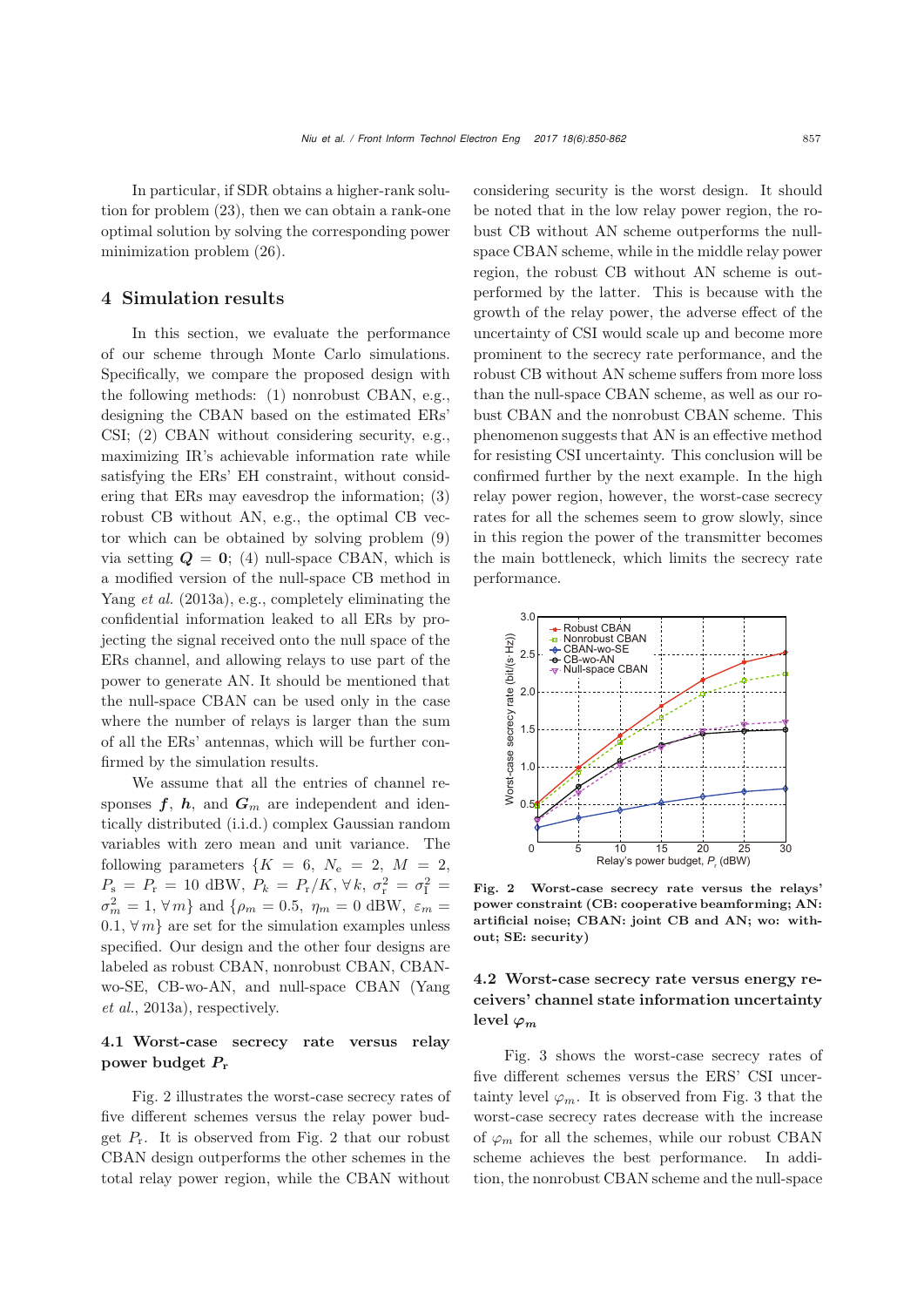CBAN scheme obtain higher secrecy rates than the robust CB without AN scheme. Furthermore, the slopes for these schemes which consider AN (including the CBAN without considering security scheme) are smaller than the slope of the robust CB without AN scheme. These observations more clearly illustrate that AN is beneficial in providing robustness.

#### 4.3 Worst-case secrecy rate versus energy harvesting threshold *<sup>η</sup><sup>m</sup>*

Fig. 4 shows the worst-case secrecy rates of five different schemes versus the EH threshold  $\eta_m$ . It is seen that the worst-case secrecy rates decrease with



Fig. 3 Worst-case secrecy rate versus the energy receivers' channel state information uncertainty level (CB: cooperative beamforming; AN: artificial noise; CBAN: joint CB and AN; wo: without; SE: security)



Fig. 4 Worst-case secrecy rate versus the energy harvesting threshold (CB: cooperative beamforming; AN: artificial noise; CBAN: joint CB and AN; wo: without; SE: security)

the increase of  $\eta_m$  for all the schemes. When the EH threshold is small, the secrecy rates decrease slowly, whereas when the threshold is large, the secrecy rates decrease faster. However, our robust CBAN scheme achieves a better performance than the others. In addition, there is a remarkable phenomenon that for the four schemes which consider AN, the secrecy rates drop quickly when  $\eta_m$  is about 10 dBW, while for the robust CB without AN scheme, the value is about 5 dBW. This phenomenon demonstrates that AN can provide better suitability to the EH threshold in secure SWIPT systems.

#### 4.4 Worst-case secrecy rate versus the number of relays *K*

Fig. 5 plots the worst-case secrecy rates of five different schemes versus the number of relays  $K$ . It is seen that the worst-case secrecy rates increase with the increase of  $K$  for all the methods due to the increased spatial DoF, while our robust CBAN scheme outperforms other schemes. It should be noted that the null-space CBAN can work only when  $K$  is larger than the sum of the numbers of all the ERs' antennas. In this particular example, when  $K \leq 4$ , the null-space CBAN is invalid since there is no enough DoF left for IR after nulling the ER's channel. In addition, the slope of the null-space CBAN curve is higher than those of other schemes, which suggests that the secrecy rate performance of the null-space CBAN scheme is more sensitive to spatial DoF than those of other schemes.



Fig. 5 Worst-case secrecy rate versus the number of relays (CB: cooperative beamforming; AN: artificial noise; CBAN: joint CB and AN; wo: without; SE: security)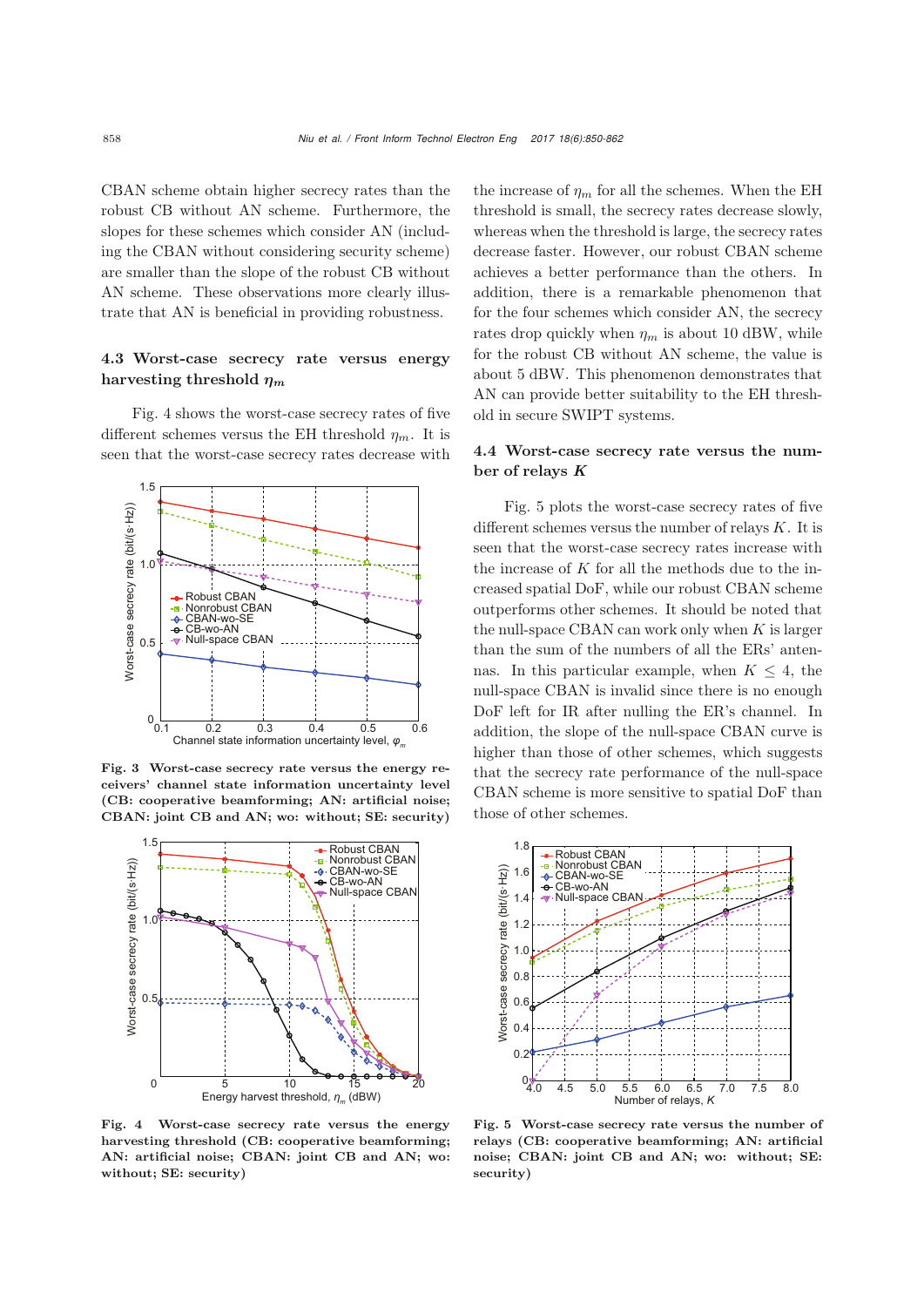#### 4.5 Worst-case secrecy rate versus the number of energy receivers *M*

Fig. 6 depicts the worst-case secrecy rates of five different schemes versus the number of ERs M. It is seen from the figure that the worst-case secrecy rates decrease with the increase of  $M$  for all the methods due to the decreased spatial DoF. Our robust CBAN scheme significantly outperforms the other schemes, especially when  $M$  is large. The secrecy rate of the null-space CBAN scheme drops quickly to zero when  $M \geq 3$  in this particular example. This further suggests that the spatial DoF has a great influence on the performance of the null-space CBAN scheme.



Fig. 6 Worst-case secrecy rate versus the number of energy receivers (CB: cooperative beamforming; AN: artificial noise; CBAN: joint CB and AN; wo: without; SE: security)

#### 4.6 Worst-case secrecy rate versus the number of antennas per energy receiver *N*<sup>e</sup>

Fig. 7 depicts the worst-case secrecy rates of five different schemes versus the number of ERs  $N_e$ . Similar to the results in Fig. 6, the worst-case secrecy rates decrease with the increase of  $N_{\rm e}$  for all the methods due to the decreased spatial DoF, while our robust CBAN scheme outperforms the other schemes. Once again, the null-space CBAN scheme becomes invalid when  $N_e \geq 3$  in this example. In addition, by comparing Fig. 7 with Fig. 6, we can see that except for the null-space CBAN scheme, the worst-case secrecy rate performances of the other four schemes show approximately linear relationships with  $N_e$  in Fig. 7, while in Fig. 6, the decline

tendencies of worst-case secrecy rates for these four schemes become weak with the increase of M. This phenomenon suggests that the number of antennas per ER has more influence than the number of ERs on the worst-case secrecy rate, since we consider noncolluding eavesdroppers; thus, the eavesdrop ability of each eavesdropper plays a more important role on the secrecy performance than the number of eavesdroppers.



Fig. 7 Worst-case secrecy rate versus the number of antennas per energy receiver (CB: cooperative beamforming; AN: artificial noise; CBAN: joint CB and AN; wo: without; SE: security)

#### 5 Conclusions

In this paper, we have investigated a robust CBAN scheme for secure SWIPT in AF relay networks, in which ERs may act as potential eavesdroppers. To obtain the optimal CB vector and AN covariance, we reformulated the WCSRM problem by using the one-dimensional search based two-level optimization, and established a relationship between the solution to the WCSRM problem and its corresponding power minimization problem. Furthermore, we provided a tightness analysis for this optimization problem, showing that the optimal solution must be of rank one. Simulation results demonstrated the effectiveness of the proposed design.

#### References

- <span id="page-9-0"></span>Andrews, J.G., Buzzi, S., Choi, W., *et al.*, 2014. What will 5G be? *IEEE J. Sel. Areas Commun.*, 32(6):1065-1082. http://dx.doi.org/10.1109/JSAC.2014.2328098
- <span id="page-9-1"></span>Boyd, S., Vandenberghe, L., 2004. Convex Optimization. Cambridge University Press, Cambridge.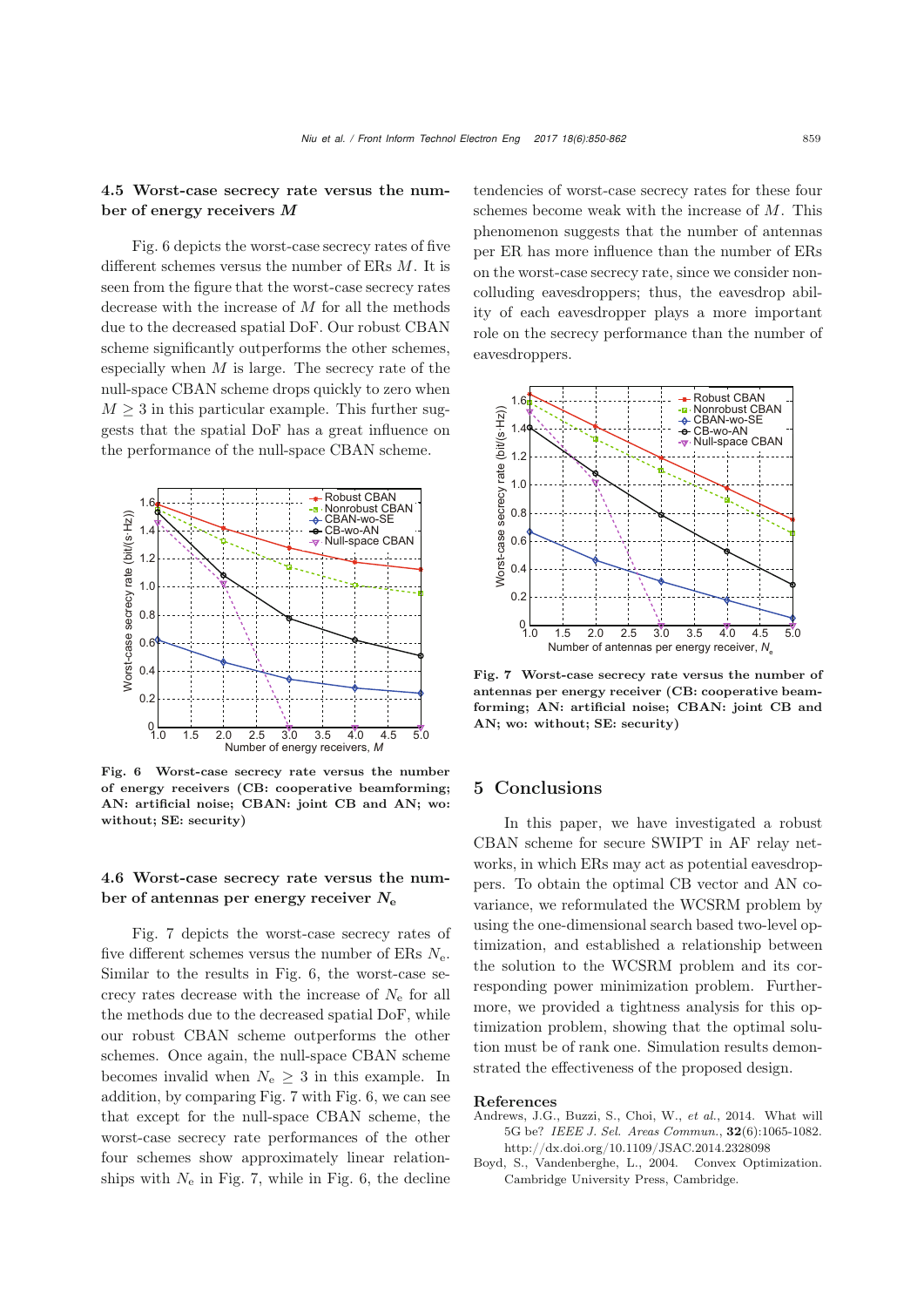- <span id="page-10-27"></span>Charnes, A., Cooper, W.W., 1962. Programming with linear fractional functionals. *Nav. Res. Logist.*, 9(3-4):181- 186. http://dx.doi.org/10.1002/nav.3800090303
- <span id="page-10-5"></span>Chen, X., Ng, D.W.K., Chen, H., 2016. Secrecy wireless information and power transfer: challenges and opportunities. *IEEE Wirel. Commun.*, 23(2):54-61. http://dx.doi.org/10.1109/MWC.2016.7462485
- <span id="page-10-13"></span>Chu, Z., Zhu, Z., Hussein, J., 2016. Robust optimization for AN-aided transmission and power splitting for secure MISO SWIPT system. *IEEE Commun. Lett.*, 20(8):1571-1574. http://dx.doi.org/10.1109/LCOMM.2016.2572684
- <span id="page-10-10"></span>Feng, R., Li, Q., Zhang, Q., *et al.*, 2015. Robust secure transmission in MISO simultaneous wireless information and power transfer system. *IEEE Trans. Veh. Technol.*, 64(1):400-405.

http://dx.doi.org/10.1109/TVT.2014.2322076

- <span id="page-10-24"></span>Feng, Y., Yang, Z., Zhu, W.P., *et al.*, 2017. Robust cooperative secure beamforming for simultaneous wireless information and power transfer in amplify-and-forward relay networks. *IEEE Trans. Veh. Technol.*, 66(3):2354- 2366. http://dx.doi.org/10.1109/TVT.2016.2578313
- <span id="page-10-28"></span>Grant, M., Boyd, S., Ye, Y., 2005. Matlab Software for Disciplined Convex Programming. http://cvxr.com/cvx
- <span id="page-10-2"></span>Huang, J., Li, Q., Zhang, Q., *et al.*, 2014. Relay beamforming for amplify-and-forward multi-antenna relay networks with energy harvesting constraint. *IEEE Signal Process. Lett.*, 21(4):454-458.

http://dx.doi.org/10.1109/LSP.2014.2305737

- <span id="page-10-12"></span>Khandaker, M.R.A., Wong, K.K., 2015a. Masked beamforming in the presence of energy-harvesting eavesdroppers. *IEEE Trans. Inform. Forens. Secur.*, 10(1):40-54. http://dx.doi.org/10.1109/TIFS.2014.2363033
- <span id="page-10-11"></span>Khandaker, M.R.A., Wong, K.K., 2015b. Robust secrecy beamforming with energy-harvesting eavesdroppers. *IEEE Wirel. Commun. Lett.*, 4(1):10-13. http://dx.doi.org/10.1109/LWC.2014.2358586
- <span id="page-10-0"></span>Krikidis, I., Timotheou, S., Nikolaou, S., *et al.*, 2014. Simultaneous wireless information and power transfer in modern communication systems. *IEEE Commun. Mag.*, 52(11):104-110.
	- http://dx.doi.org/10.1109/MCOM.2014.6957150
- <span id="page-10-16"></span>Li, J., Petropulu, A.P., Weber, S., 2011. On cooperative relaying schemes for wireless physical layer security. *IEEE Trans. Signal Process.*, 59(10):4985-4997. http://dx.doi.org/10.1109/TSP.2011.2159598
- <span id="page-10-19"></span>Li, Q., Zhang, Q., Qin, J., 2014. Secure relay beamforming for simultaneous wireless information and power transfer in nonregenerative relay networks. *IEEE Trans. Veh. Technol.*, 63(5):2462-2467. http://dx.doi.org/10.1109/TVT.2013.2288318
- <span id="page-10-18"></span>Li, Q., Yang, Y., Ma, W.K., *et al.*, 2015. Robust cooperative beamforming and artificial noise design for physical-layer secrecy in AF multi-antenna multi-relay networks. *IEEE Trans. Signal Process.*, 63(1):206-220. http://dx.doi.org/10.1109/TSP.2014.2369001
- <span id="page-10-20"></span>Li, Q., Zhang, Q., Qin, J., 2016. Secure relay beamforming for SWIPT in amplify-and-forward two-way relay networks. *IEEE Trans. Veh. Technol.*, 65(11):9006-9019. http://dx.doi.org/10.1109/TVT.2016.2519339
- <span id="page-10-7"></span>Liu, L., Zhang, R., Chua, K.C., 2013. Secrecy wireless information and power transfer with MISO beamforming.

IEEE Global Communications Conf., p.1831-1836. http://dx.doi.org/10.1109/GLOCOM.2013.6831340

- <span id="page-10-26"></span>Luo, Z.Q., Sturm, J.F., Zhang, S., 2004. Multivariate nonnegative quadratic mappings. *SIAM J. Optim.*, 14(4):1140-1162.
- <span id="page-10-25"></span>http://dx.doi.org/10.1137/S1052623403421498 Luo, Z.Q., Ma, W.K., So, A.M.C., *et al.*, 2010. Semidefinite relaxation of quadratic optimization problems. *IEEE*
- *Signal Process. Mag.*, 27(3):20-34. http://dx.doi.org/10.1109/MSP.2010.936019
- <span id="page-10-15"></span>Rodriguez, L.J., Tran, N.H., Duong, T.Q., *et al.*, 2015. Physical layer security in wireless cooperative relay networks: state of the art and beyond. *IEEE Commun. Mag.*, 53(12):32-39.

http://dx.doi.org/10.1109/MCOM.2015.7355563

- <span id="page-10-23"></span>Salem, A., Hamdi, K.A., Rabie, K.M., 2016. Physical layer security with RF energy harvesting in AF multi-antenna relaying networks. *IEEE Trans. Commun.*, 64(7):3025- 3038.
- <span id="page-10-8"></span>http://dx.doi.org/10.1109/TCOMM.2016.2573829 Shi, Q., Xu, W., Wu, J., *et al.*, 2015. Secure beamforming for MIMO broadcasting with wireless information and power transfer. *IEEE Trans. Wirel. Commun.*,
- 14(5):2841-2853. http://dx.doi.org/10.1109/TWC.2015.2395414
- <span id="page-10-21"></span>Son, P.N., Kong, H.Y., 2015. Cooperative communication with energy-harvesting relays under physical layer security. *IET Commun.*, 9(17):2131-2139. http://dx.doi.org/10.1049/iet-com.2015.0186
- <span id="page-10-9"></span>Tian, M., Huang, X., Zhang, Q., *et al.*, 2015. Robust AN-aided secure transmission scheme in MISO channels with simultaneous wireless information and power transfer. *IEEE Signal Process. Lett.*, 22(6):723-727. http://dx.doi.org/10.1109/LSP.2014.2368695
- <span id="page-10-17"></span>Wang, C., Wang, H.M., 2015. Robust joint beamforming and jamming for secure AF networks: low-complexity design. *IEEE Trans. Veh. Technol.*, 64(5):2192-2198. http://dx.doi.org/10.1109/TVT.2014.2334640
- <span id="page-10-3"></span>Wang, D., Zhang, R., Cheng, X., *et al.*, 2016a. Capacityenhancing full-duplex relay networks based on power splitting (PS-) SWIPT. *IEEE Trans. Veh. Technol.*, 66(6):5445-5450.

http://dx.doi.org/10.1109/TVT.2016.2616147

- <span id="page-10-4"></span>Wang, D., Zhang, R., Cheng, X., *et al.*, 2016b. Relay selection in two-way full-duplex energy-harvesting relay networks. IEEE Global Communications Conf., p.1-6. http://dx.doi.org/10.1109/GLOCOM.2016.7842211
- <span id="page-10-14"></span>Wang, S.H., Wang, B.Y., 2015. Robust secure transmit design in MIMO channels with simultaneous wireless information and power transfer. *IEEE Signal Process. Lett.*, 22(11):2147-2151. http://dx.doi.org/10.1109/LSP.2015.2464791
- <span id="page-10-22"></span>Xing, H., Wong, K.K., Nallanathan, A., 2015. Secure wireless energy harvesting-enabled AF-relaying SWIPT networks. IEEE Int. Conf. on Communications, p.2307- 2312. http://dx.doi.org/10.1109/ICC.2015.7248669
- <span id="page-10-6"></span>Xing, H., Liu, L., Zhang, R., 2016. Secrecy wireless information and power transfer in fading wiretap channel. *IEEE Trans. Veh. Technol.*, 65(1):180-190. http://dx.doi.org/10.1109/TVT.2015.2395725
- <span id="page-10-1"></span>Xu, J., Liu, L., Zhang, R., 2014. Multiuser MISO beamforming for simultaneous wireless information and power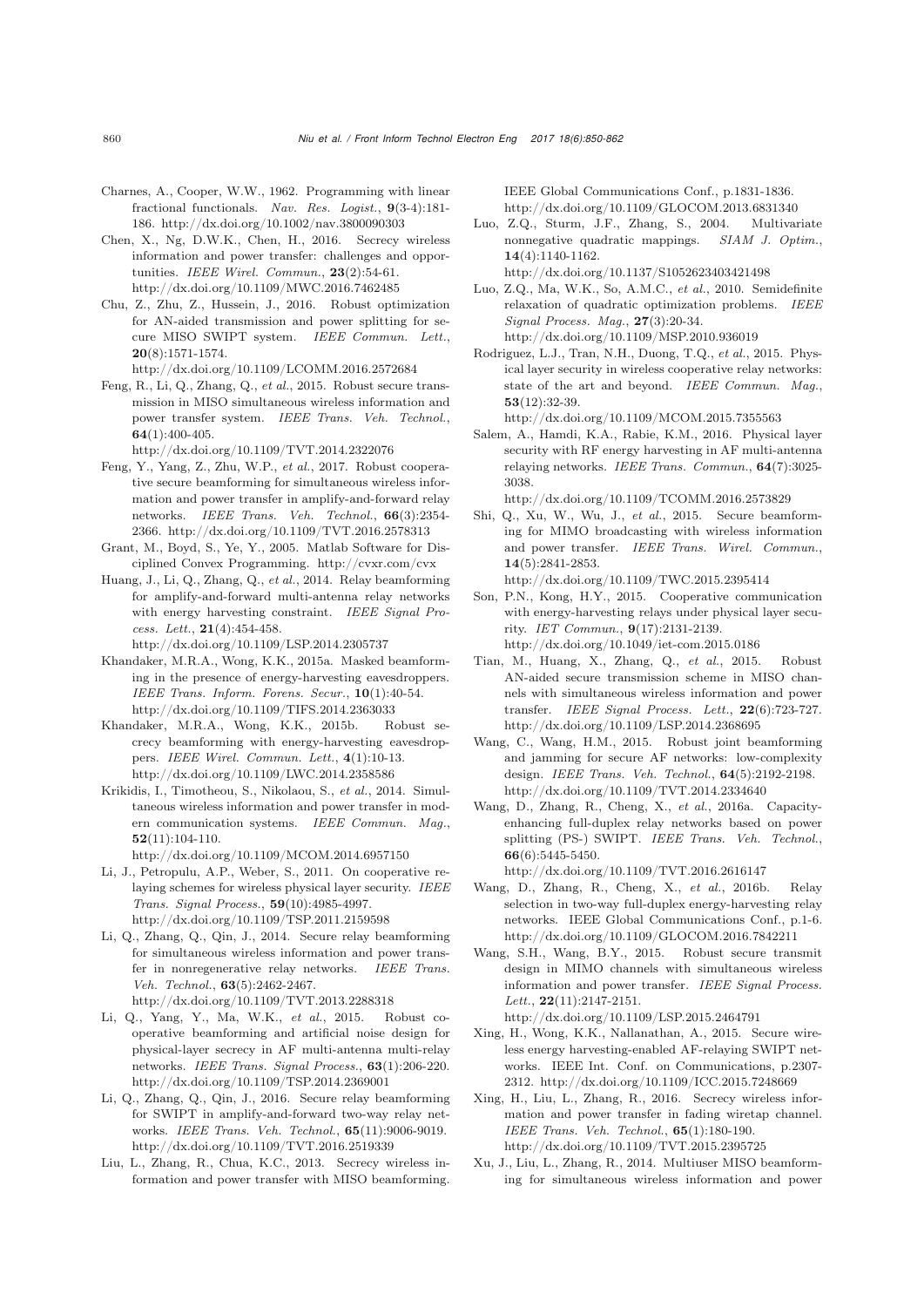transfer. *IEEE Trans. Signal Process.*, 62(18):4798- 4810. http://dx.doi.org/10.1109/TSP.2014.2340817

- <span id="page-11-1"></span>Yang, N., Wang, L., Geraci, G., *et al.*, 2015. Safeguarding 5G wireless communication networks using physical layer security. *IEEE Commun. Mag.*, 53(4):20-27. http://dx.doi.org/10.1109/MCOM.2015.7081071
- <span id="page-11-4"></span>Yang, Y., Li, Q., Ma, W.K., *et al.*, 2013a. Cooperative secure beamforming for AF relay networks with multiple eavesdroppers. *IEEE Signal Process. Lett.*, 20(1):35- 38. http://dx.doi.org/10.1109/LSP.2012.2227313
- <span id="page-11-5"></span>Yang, Y., Li, Q., Ma, W.K., *et al.*, 2013b. Optimal joint cooperative beamforming and artificial noise design for secrecy rate maximization in AF relay networks. IEEE 14th Workshop on Signal Processing Advances in Wireless Communications, p.360-364. http://dx.doi.org/10.1109/SPAWC.2013.6612072
- Yuen, C., Elkashlan, M., Qian, Y., *et al.*, 2015a. Energy harvesting communications: part 1. *IEEE Commun. Mag.*, 53(4):68-69. http://dx.doi.org/10.1109/MCOM.2015.7081077
- Yuen, C., Elkashlan, M., Qian, Y., *et al.*, 2015b. Energy harvesting communications: part 2. *IEEE Commun. Mag.*, 53(6):54-55. http://dx.doi.org/10.1109/MCOM.2015.7120017
- Yuen, C., Elkashlan, M., Qian, Y., *et al.*, 2015c. Energy harvesting communications: part 3. *IEEE Commun. Mag.*, 53(8):90-91. http://dx.doi.org/10.1109/MCOM.2015.7180513
- <span id="page-11-6"></span>Zhang, G., Li, X., Cui, M., *et al.*, 2016. Signal and artificial noise beamforming for secure simultaneous wireless information and power transfer multiple-input multipleoutput relaying systems. *IET Commun.*, 10(7):796-804. http://dx.doi.org/10.1049/iet-com.2015.0482
- <span id="page-11-0"></span>Zhang, R., Ho, C.K., 2013. MIMO broadcasting for simultaneous wireless information and power transfer. *IEEE Trans. Wirel. Commun.*, 12(5):1989-2001. http://dx.doi.org/10.1109/TWC.2013.031813.120224
- <span id="page-11-3"></span>Zhang, R., Song, L., Han, Z., *et al.*, 2012. Physical layer security for two-way untrusted relaying with friendly jammers. *IEEE Trans. Veh. Technol.*, 61(8):3693- 3704. http://dx.doi.org/10.1109/TVT.2012.2209692
- <span id="page-11-2"></span>Zhang, R., Cheng, X., Yang, L., 2016. Cooperation via spectrum sharing for physical layer security in device-todevice communications underlaying cellular networks. *IEEE Trans. Wirel. Commun.*, 15(8):5651-5663. http://dx.doi.org/10.1109/TWC.2016.2565579
- <span id="page-11-7"></span>Zhang, X., 2004. Matrix Analysis and Applications. Tsinghua University Press, Beijing, China (in Chinese).

## Appendix: Proof of Proposition 2

Since problem [\(26\)](#page-6-2) is convex and satisfies the Slater constraint condition, its duality gap is zero and its partial Lagrangian can be defined as

$$
\mathcal{L}(\mathcal{X}) = \text{tr}(\mathbf{C}\mathbf{W}) - \alpha \cdot \text{tr}(\mathbf{A}\mathbf{W}) \n+ \alpha \gamma_{\text{relax}}(\beta) \beta^{-1} (\sigma_1^2 + \text{tr}(\mathbf{B}\mathbf{W} + \mathbf{h}\mathbf{h}^{\text{H}}\mathbf{Q})) \n+ \lambda_0 (\text{tr}(\mathbf{C}\mathbf{W} + \mathbf{Q}) - P_r) \n+ \sum_{k=1}^{K} \lambda_k (\text{tr}((\mathbf{C}\mathbf{W} + \mathbf{Q})\mathbf{e}_k \mathbf{e}_k^{\text{H}}) - P_k) \quad \text{(A1)} \n- \sum_{m=1}^{M} \text{tr}(\mathbf{\Omega}_m \mathbf{\Xi}_m) - \sum_{m=1}^{M} \text{tr}(\mathbf{T}_m \mathbf{\Upsilon}_m) \n- \text{tr}(\mathbf{\Phi}\mathbf{W}) - \text{tr}(\mathbf{\Theta}\mathbf{Q}),
$$

where  $X$  denotes the collection of the primal and dual variables. Specifically,  $\alpha \geq 0$ ,  $\lambda_0 \geq 0$ ,  $\lambda_k \geq$  $0, \ \Omega_m \in \mathbb{H}^{N_e + K}, \ T_m \in \mathbb{H}^{N_e \times K + 1}, \ \Phi \in \mathbb{H}^K_+,$  and  $\Theta \subset \mathbb{H}^K$  are the Lagrangian multipliers accoming  $\boldsymbol{\Theta} \in \mathbb{H}^K_+$  are the Lagrangian multipliers associated<br>with constraints (26b) (26c) as well as the primal with constraints [\(26b\)](#page-6-3)–[\(26e\)](#page-6-4) as well as the primal variables  $W$  and  $Q$ , respectively.

The KKT conditions relevant to the proof are given as follows:

$$
\boldsymbol{\Phi W} = 0, \ \boldsymbol{\Theta Q} = 0,\tag{A2a}
$$

$$
\Phi = C - \alpha A + \frac{\alpha \gamma_{\text{relax}}(\beta)}{\beta} B + \lambda_0 C + C \sum_{k=1}^K \lambda_k e_k e_k^{\text{H}}
$$

$$
- \sum_{m=1}^M \nabla_{\mathbf{W}} \text{tr}(\Omega_m \Xi_m) - \sum_{m=1}^M \nabla_{\mathbf{W}} \text{tr}(T_m \Upsilon_m), \tag{A2b}
$$

$$
\Theta = \frac{\alpha \gamma_{\text{relax}}(\beta)}{\beta} h h^{\text{H}} + \lambda_0 I + \sum_{k=1}^{K} \lambda_k e_k e_k^{\text{H}} \n- \sum_{m=1}^{M} \nabla_{\mathbf{Q}} \text{tr}(\Omega_m \Xi_m) - \sum_{m=1}^{M} \nabla_{\mathbf{Q}} \text{tr}(T_m \Upsilon_m).
$$
\n(A2c)

Based on the operation of matrix differential in [Zhang](#page-11-7) [\(2004](#page-11-7)), we obtain the following relationships:

$$
\nabla_{\mathbf{Q}} \text{tr}(\mathbf{\Omega}_m \mathbf{\Xi}_m) = \mathbf{\Pi}_m,
$$
\n(A3a)

$$
\nabla_{\boldsymbol{\mathcal{W}}} \text{tr}(\boldsymbol{\varOmega}_m \boldsymbol{\varXi}_m) = -\frac{P_{\rm s}}{\beta^{-1} - 1} \boldsymbol{F}^{\rm H} \boldsymbol{\varPi}_m \boldsymbol{F} + \sigma_{\rm r}^2 \boldsymbol{\varPi}_m \odot \boldsymbol{\varOmega},
$$
\n(A3b)

with 
$$
\boldsymbol{\Pi}_m = [\boldsymbol{\bar{G}}_m \; \boldsymbol{I}] \boldsymbol{\Omega}_m [\boldsymbol{\bar{G}}_m \; \boldsymbol{I}]^{\mathrm{H}}.
$$